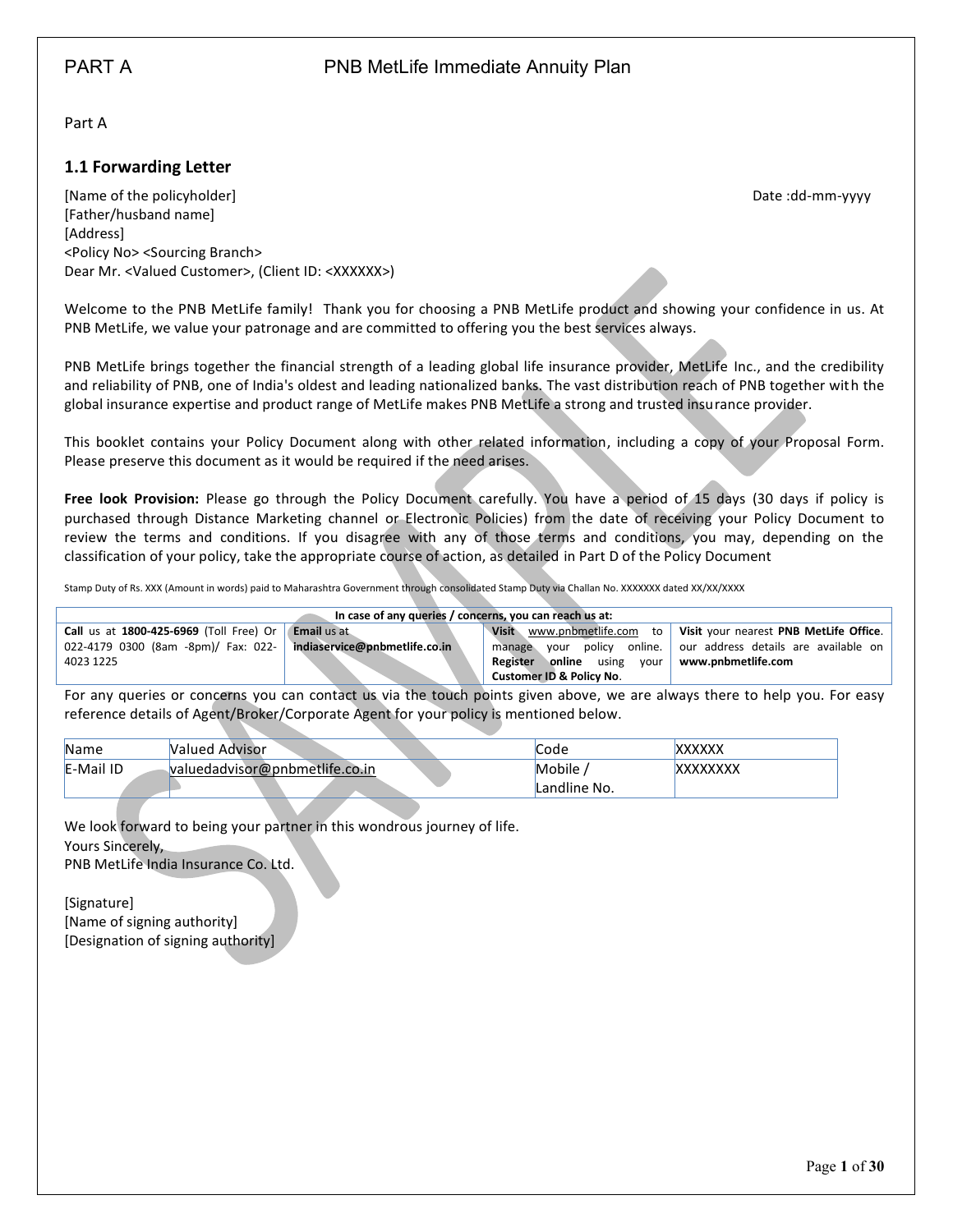# PART A **PART A** PNB MetLife Immediate Annuity Plan

# <span id="page-1-0"></span>**1.2 Policy Preamble**

### **PNB MetLife Immediate Annuity Plan**

An Individual, Non-Linked ,Non Participating, Immediate Annuity Product

This is a contract of insurance between you and PNB MetLife India Insurance Company Limited. This contract of insurance has been enacted on receipt of the premium deposit and is based on the details in the Proposal Form received together with the other information, documentation and declarations received from you for effecting a life insurance contract on the life of the person named in the Policy Schedule below.

We agree to pay the benefits under this Policy on the occurrence of the insured event described in Part C of this Policy, subject to the terms and conditions of the Policy.

On examination of the Policy, if you notice any mistake or error, please return the Policy document to us in order that we may rectify.

Signed by and on behalf of PNB MetLife India Insurance Company Limited

[Signature] [Name of signing authority] [Designation of signing authority]

### <span id="page-1-1"></span>**1.3 Policy Schedule**

| Name of the Plan   | PNB MetLife Immediate Annuity Plan                                      |  |  |
|--------------------|-------------------------------------------------------------------------|--|--|
| Nature of the Plan | An Individual, Non-Linked, Non Participating, Immediate Annuity Product |  |  |
| <b>UIN</b>         | 117N095V05                                                              |  |  |
| Proposal number    | <b>Policy</b><br>Date of<br><b>Issuing</b><br>office<br>number<br>issue |  |  |

#### **1. Details of the Policyholder & Annuitant**

| Name of the<br>Policyholder/Annuitant      |                   | Gender | <b>DoB</b> | Proof of ID |
|--------------------------------------------|-------------------|--------|------------|-------------|
| Whether Age admitted                       | <yes no=""></yes> |        |            |             |
| Applicable only if Joint Life is selected, |                   |        |            |             |
| Name of Spouse                             |                   | Gender | <b>DoB</b> | Proof of ID |
| Whether Age admitted                       | <yes no=""></yes> |        |            |             |
| Address of Policyholder                    |                   |        |            |             |
| <b>Telephone Number</b>                    |                   |        |            |             |
| Mobile number                              |                   |        |            |             |
| Email address                              |                   |        |            |             |

#### **2. Contract Details**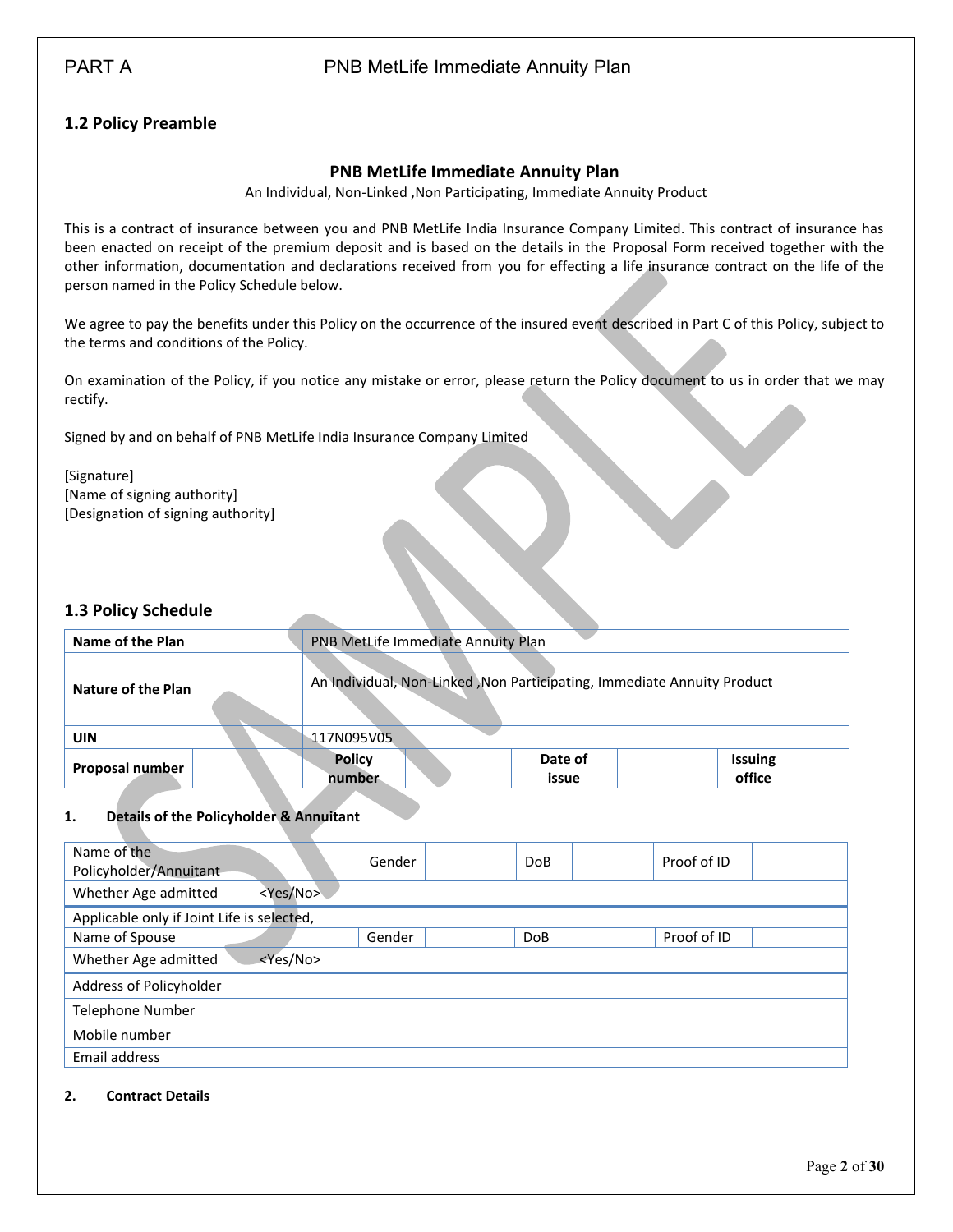| Date of Inception of the Policy   |  |
|-----------------------------------|--|
| Date of Commencement of the Risk  |  |
| Date of the first annuity         |  |
| Due date of Existence Certificate |  |
| <b>Policy Anniversary Date</b>    |  |

## **3. Policy Details**

| <b>Annuity Option</b>           | 1. << Life Annuity<br>Life Annuity with Return of Purchase Price<br>2.<br>3. Life Annuity with Return of Balance (Purchase Price less Annuity received)<br>4. Annuity for 5 year certain and Life thereafter<br>5. Annuity for 10 year certain and Life thereafter<br>6. Annuity for 15 year certain and Life thereafter<br>7. Annuity for 20 year certain and Life thereafter<br>8. Increasing Life Annuity<br>9. Increasing Life Annuity with Return of Purchase Price<br>10. Joint Life Last Survivor Spouse Annuity<br>11. Joint Life Last Survivor Spouse Annuity with Return of Purchase Price<br>12. Joint Life Last Survivor Spouse Annuity reducing to 50% for Spouse<br>13. Joint Life Last Survivor Spouse Annuity reducing to 50% for Spouse with<br>Return of Purchase Price>><br>14. NPS Family Income-Life Annuity with Return of Purchase Price<br>15. NPS Family Income-Joint Life Last Survivor Annuity with Return of Purchase<br>Price |
|---------------------------------|------------------------------------------------------------------------------------------------------------------------------------------------------------------------------------------------------------------------------------------------------------------------------------------------------------------------------------------------------------------------------------------------------------------------------------------------------------------------------------------------------------------------------------------------------------------------------------------------------------------------------------------------------------------------------------------------------------------------------------------------------------------------------------------------------------------------------------------------------------------------------------------------------------------------------------------------------------|
| <b>Annuity Guarantee Period</b> | <<5 / 10 / 15 / 20>> [Applicable only if Annuity Options 4, 5, 6 or 7 is chosen]                                                                                                                                                                                                                                                                                                                                                                                                                                                                                                                                                                                                                                                                                                                                                                                                                                                                           |
| Policy Term                     | Till the lifetime of the Annuitant (last surviving Annuitant in case of Joint Life)<br>or the Annuity Guarantee Period (in case of certain annuity), whichever is later                                                                                                                                                                                                                                                                                                                                                                                                                                                                                                                                                                                                                                                                                                                                                                                    |
| <b>Annuity Frequency</b>        | < <monthly half-yearly="" quarterly="" yearly="">&gt;</monthly>                                                                                                                                                                                                                                                                                                                                                                                                                                                                                                                                                                                                                                                                                                                                                                                                                                                                                            |
| Annuity                         | Rs. XXXXXXX per < <month annum="" half-year="" quarter="">&gt;</month>                                                                                                                                                                                                                                                                                                                                                                                                                                                                                                                                                                                                                                                                                                                                                                                                                                                                                     |

## **4. Purchase Price Details**

| Purchase Price /     | Rs. < |
|----------------------|-------|
| Single Premium       |       |
| Service Tax/cess*    |       |
| Total Purchase Price | Rs. < |
| amount*              |       |

**\*** Includes service tax and cess at prevailing rates.

### **5. Details of Agent/Intermediary**

| Name                        |  |
|-----------------------------|--|
| License/Registration number |  |
| Phone number                |  |
| Address                     |  |
| Email address               |  |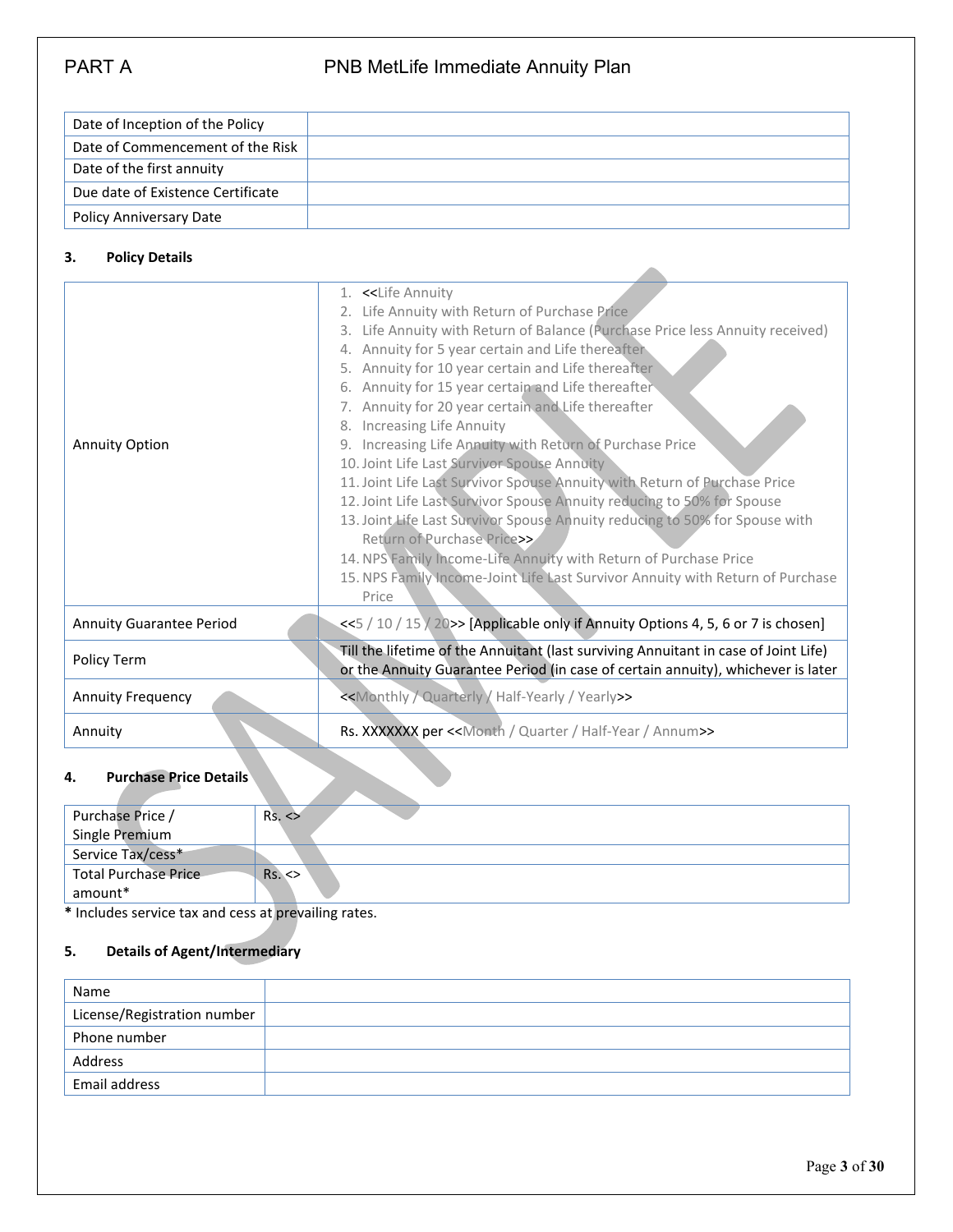**Special provisions/options (If any)**

### **6. Nominee details**

| <b>Name(s) of the Nominee</b> | Gender | Age | Relationship | Share(s) % |
|-------------------------------|--------|-----|--------------|------------|
|                               |        |     |              |            |
|                               |        |     |              |            |
| 3)                            |        |     |              |            |
| $\vert$                       |        |     |              |            |

#### **7. Appointee details (Only in case Nominee is less than 18 years of Age)**

**Appointee name**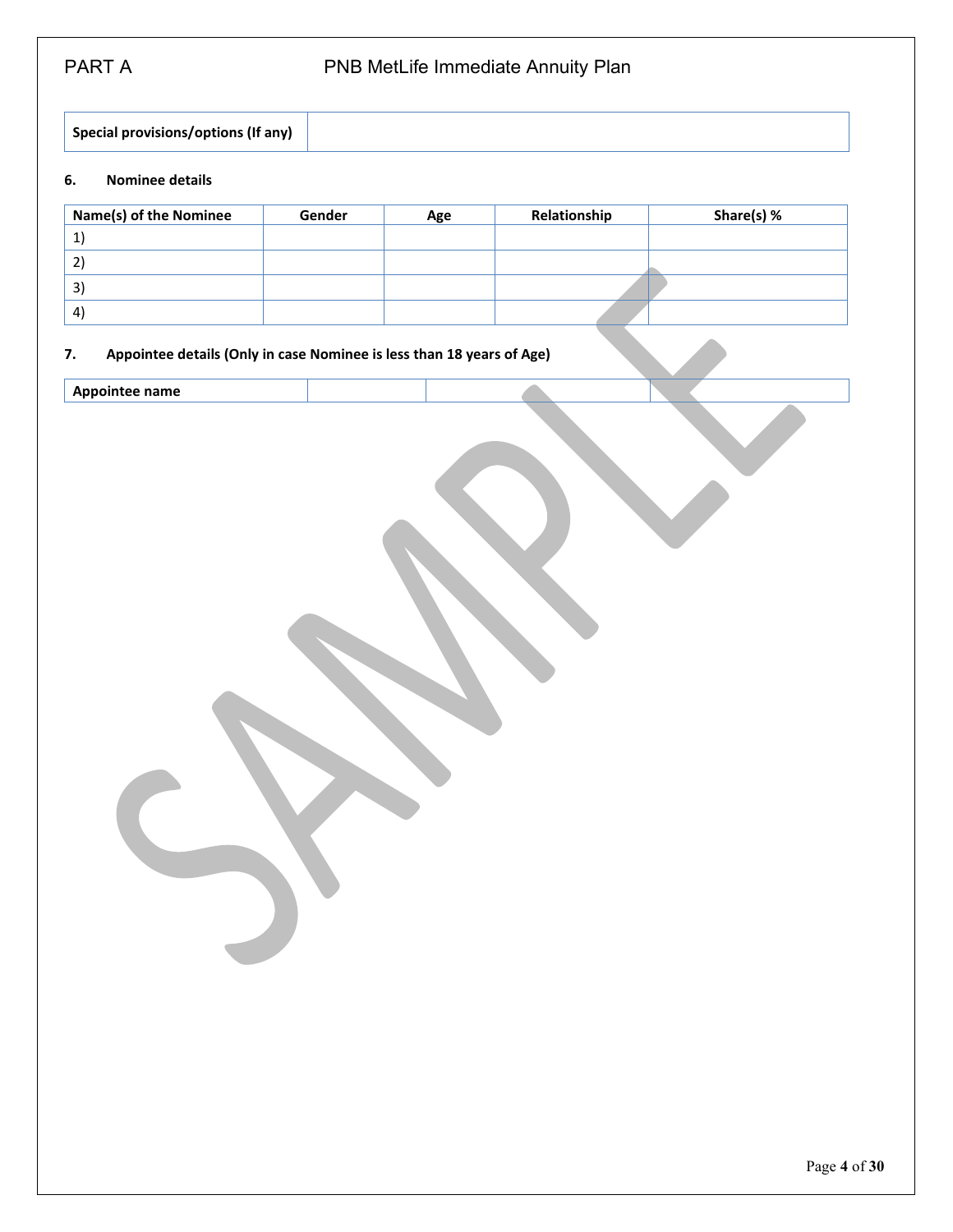# Key Feature Document PNB MetLife Immediate Annuity Plan

# **Key Benefits**

|                                  | options: |                                                                                                           |                                                                                                                                                                                                                                                                                                                                              | You can choose the Annuity option and your Annuity payout frequency. The annuity shall be payable in arrears under all                                                                                                                                                                                                                                                                                                                                                       |
|----------------------------------|----------|-----------------------------------------------------------------------------------------------------------|----------------------------------------------------------------------------------------------------------------------------------------------------------------------------------------------------------------------------------------------------------------------------------------------------------------------------------------------|------------------------------------------------------------------------------------------------------------------------------------------------------------------------------------------------------------------------------------------------------------------------------------------------------------------------------------------------------------------------------------------------------------------------------------------------------------------------------|
|                                  | No.      | <b>Annuity Option</b>                                                                                     | <b>Survival Benefit</b>                                                                                                                                                                                                                                                                                                                      | <b>Death Benefit</b>                                                                                                                                                                                                                                                                                                                                                                                                                                                         |
|                                  | 1        | Life Annuity                                                                                              | Annuity payable at constant rate<br>throughout life of annuitant.                                                                                                                                                                                                                                                                            | Nil                                                                                                                                                                                                                                                                                                                                                                                                                                                                          |
|                                  | 2        | Life Annuity with return of<br><b>Purchase Price</b>                                                      | Annuity payable at constant rate<br>throughout life of annuitant.                                                                                                                                                                                                                                                                            | <b>Purchase Price</b>                                                                                                                                                                                                                                                                                                                                                                                                                                                        |
|                                  | 3        | Life Annuity with Return of<br><b>Balance</b>                                                             | Annuity payable at constant rate<br>throughout life of annuitant.                                                                                                                                                                                                                                                                            | Balance amount, calculated as purchase<br>price less sum of total annuity payments<br>made till date of death provided the<br>difference is positive.                                                                                                                                                                                                                                                                                                                        |
|                                  | 4        | Life Annuity with certain<br>period of 5/10/15/20 years<br>(as chosen)                                    | Annuity payable at constant rate<br>for a guaranteed period of<br>5/10/15/20 years (as chosen),<br>thereafter throughout life of<br>annuitant.                                                                                                                                                                                               | In case the death occurs within the<br>certain period (5/10/15/20 years-as<br>chosen), the annuity payments continue<br>till the end of the certain period.                                                                                                                                                                                                                                                                                                                  |
|                                  | 5        | <b>Increasing Life Annuity</b><br>(Increasing @ 3%)                                                       | Annuity payable increases at a<br>rate of 3%, compounded per<br>annum throughout life of<br>annuitant.                                                                                                                                                                                                                                       | Nil                                                                                                                                                                                                                                                                                                                                                                                                                                                                          |
|                                  | 6        | <b>Increasing Life Annuity</b><br>(Increasing @ 3%) with return<br>of Purchase Price                      | Annuity payable increases at a<br>rate of 3%, compounded per<br>annum throughout life of<br>annuitant.                                                                                                                                                                                                                                       | <b>Purchase Price</b>                                                                                                                                                                                                                                                                                                                                                                                                                                                        |
| <b>Annuity</b><br><b>Options</b> | 7        | Joint Life Last Survivor<br>Annuity                                                                       | Annuity payable at constant rate<br>as long as any one of the<br>annuitants is alive.                                                                                                                                                                                                                                                        | Nil                                                                                                                                                                                                                                                                                                                                                                                                                                                                          |
| and<br><b>Benefits</b>           | 8        | Joint Life Last Survivor<br>Annuity with return of<br><b>Purchase Price</b>                               | Annuity payable at constant rate<br>as long as any one of the<br>annuitants is alive.                                                                                                                                                                                                                                                        | Purchase Price, on death of the last<br>surviving annuitant or on simultaneous<br>death of both the annuitants                                                                                                                                                                                                                                                                                                                                                               |
|                                  | 9        | Joint Life Last Survivor<br>Annuity reducing to 50% for<br>spouse                                         | The annuity payments shall be<br>payable in full as long as the<br>primary life is alive. In case of<br>death of the primary life, 50% of<br>annuity payments shall be<br>payable to the spouse for life.                                                                                                                                    | Nil                                                                                                                                                                                                                                                                                                                                                                                                                                                                          |
|                                  | 10       | Joint Life Last Survivor<br>Annuity reducing to 50% for<br>spouse with return of<br><b>Purchase Price</b> | The annuity payments shall be<br>payable in full as long as the<br>primary life is alive. In case of<br>death of the primary life, 50% of<br>annuity payments shall be<br>payable to the spouse for life.                                                                                                                                    | Purchase Price, on death of the last<br>surviving annuitant or on simultaneous<br>death of both the annuitants                                                                                                                                                                                                                                                                                                                                                               |
|                                  | 11.      | <b>NPS Family Income</b><br>(Exclusively for National<br>Pension System Subscribers)                      | As per PFRDA regulation: In case<br>of "Life Annuity with Return of<br>Purchase Price", the annuity<br>benefit will be payable for life of<br>the subscriber. In case of "Joint<br>Life Last Survivor Annuity with<br>return of Purchase Price", the<br>annuity benefit will be payable<br>for life of the subscriber and<br>his/her spouse. | In case of demise of the subscriber before<br>the vesting of the annuity, the annuity<br>benefits will be payable for life of the<br>spouse as per the annuity option "Life<br>Annuity with Return of Purchase Price".<br>On death of the last annuitant, the<br>annuity payment would cease and refund<br>of the purchase price shall be utilized to<br>purchase "Life Annuity with Return of<br>Purchase Price/Joint Life Last Survivor<br>with Return of Purchase Price." |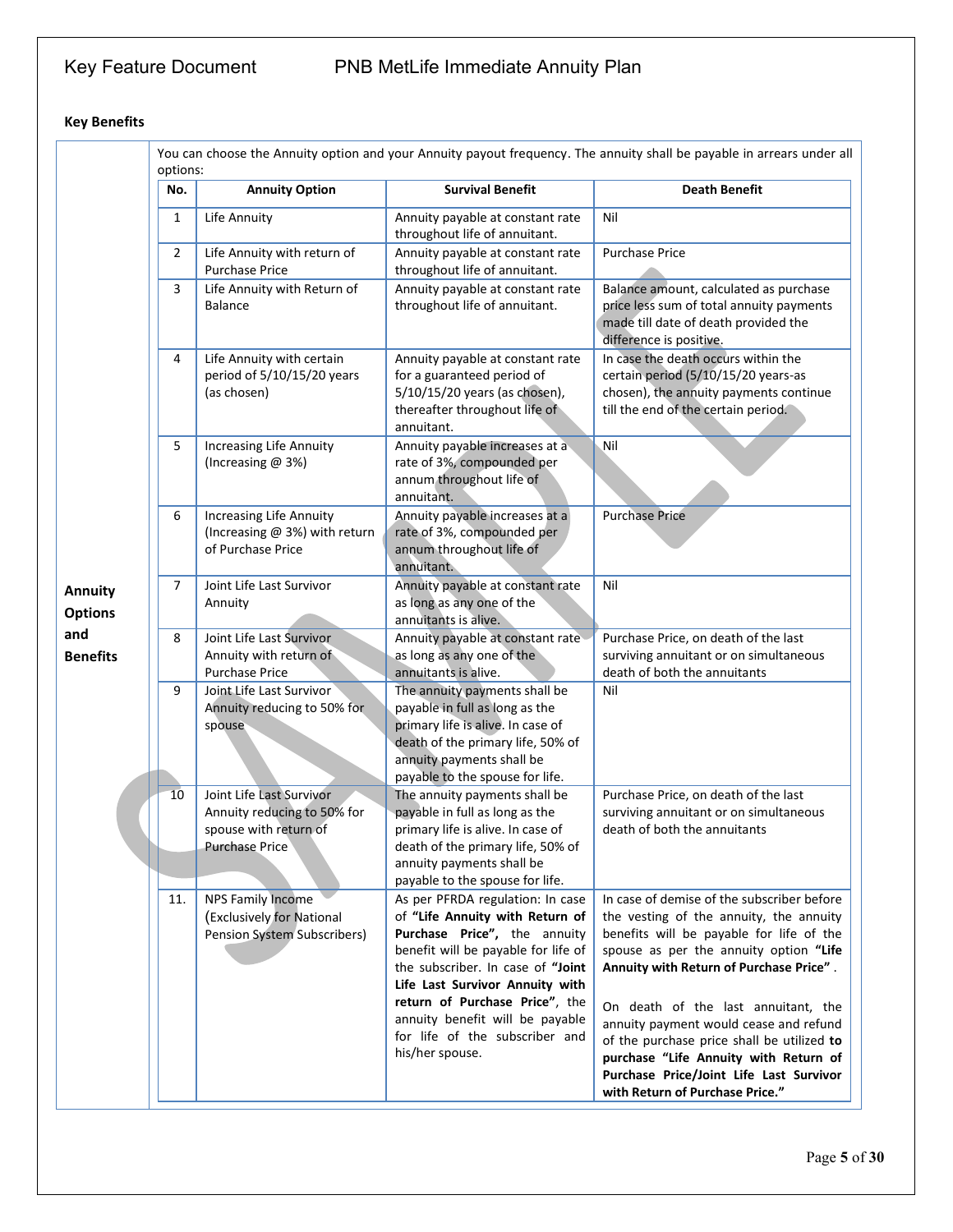|                                   | <b>Standalone Immediate Annuity</b>                      | <b>Tied Immediate Annuity</b>                                                                           |
|-----------------------------------|----------------------------------------------------------|---------------------------------------------------------------------------------------------------------|
|                                   | Single Life options - 30 years;                          | Single Life options - 0 years;                                                                          |
|                                   | Joint Life options (both primary and secondary lives)    | Joint Life options (both primary and secondary                                                          |
| Min. Age at                       | -40 years                                                | $lives$ ) - 18 years                                                                                    |
| entry*                            | Maximum age difference between primary life              | In case the age difference of Primary Life &                                                            |
|                                   | and spouse is 20 years in case of Joint Life             | Spouse is more than 20 years, the annuity                                                               |
|                                   |                                                          | rate with the difference of 20 years would                                                              |
|                                   | For QROPS Policies : 55 Years                            | be applicable                                                                                           |
|                                   | 75 years                                                 | 90 years                                                                                                |
| Max. Age at                       |                                                          | In case the age of the nominee or beneficiary of your<br>deferred pension policy is above 90 years, the |
| entry*                            |                                                          | annuity rates applicable will be the same as that at                                                    |
|                                   |                                                          | age 90                                                                                                  |
|                                   | Increasing Life Annuity and Increasing Life<br>$\bullet$ |                                                                                                         |
| Minimum                           | Annuity with return of Purchase Price - Rs.              | Not applicable                                                                                          |
| <b>Purchase Price</b>             | 500,000                                                  |                                                                                                         |
|                                   | Other options - Rs. 300,000<br>$\bullet$                 |                                                                                                         |
|                                   |                                                          |                                                                                                         |
| <b>Maturity</b><br><b>Benefit</b> | None                                                     |                                                                                                         |
| <b>Key Features</b>               |                                                          |                                                                                                         |
|                                   |                                                          | Page 6 of 30                                                                                            |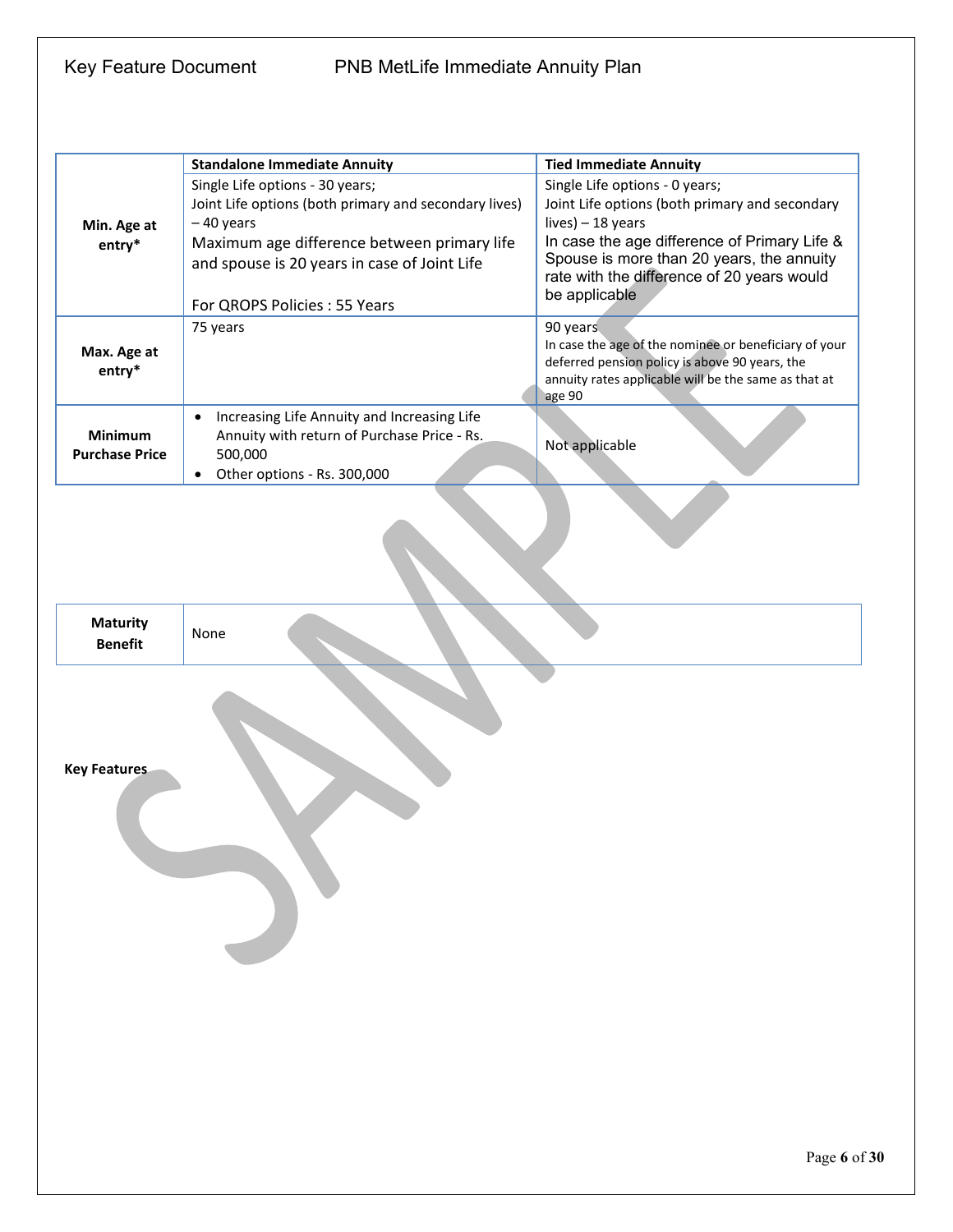## Key Feature Document PNB MetLife Immediate Annuity Plan

| Min. Annuity<br>Payout               | Rs. $1,000$ per month $(H)$                        |
|--------------------------------------|----------------------------------------------------|
| Max. Annuity<br>Pavout               | Subject to entry age of Annuitant & Purchase Price |
| <b>Annuity Payout</b><br><b>Mode</b> | Yearly/Half Yearly/Quarterly/Monthly               |

**\*Age last birthday**

**#For Tied Annuity, if the proceeds accumulated from the deferred pension plan are not sufficient to buy a monthly annuity of Rs. 1,000 then the Company will pay the accumulated amount to the nominee or beneficiary.** 

**If this product is purchased as QROPS (Qualifying Recognized Overseas Pension Scheme) through transfer of UK tax relieved assets, it would be offered only to customers who are 55 years of age or above (as on last birthday).**

**Overseas transfer charge - In the event of applicable tax charge arising as a result of an overseas transfer (Her Majesty Revenue & Customs (HMRC) - policy paper – The overseas transfer charge – guidance, published 8th March 2017) for which the Scheme Manager i.e. PNB MetLife India Insurance Company Limited may become liable, we shall deduct an amount only to the extent of the applicable tax charge from the policy value and remit the same to HMRC.**

#### **Service Features**

| You may nominate persons as per Section 39 of the Insurance Act, 1938 as amended from<br>time to time, who shall be entitled to the benefits payable in the event of death during the<br><b>Nomination</b><br>policy term.           |                                                     |  |
|--------------------------------------------------------------------------------------------------------------------------------------------------------------------------------------------------------------------------------------|-----------------------------------------------------|--|
| You have the right to assign the policy as per Section 38 of the Insurance Act, 1938as<br>Assignment<br>amended from time to time.                                                                                                   |                                                     |  |
| Only Single Premium payment mode is allowed under the product.<br>Premium payment can be made by cash, cheque, credit card, online payment, demand draft,<br><b>Premium payment</b><br>or any other mode as prescribed by the IRDAI. |                                                     |  |
| <b>Customer service number</b>                                                                                                                                                                                                       | 1800 425 6969 (Toll-free) or 022-4179 0300(8am-8pm) |  |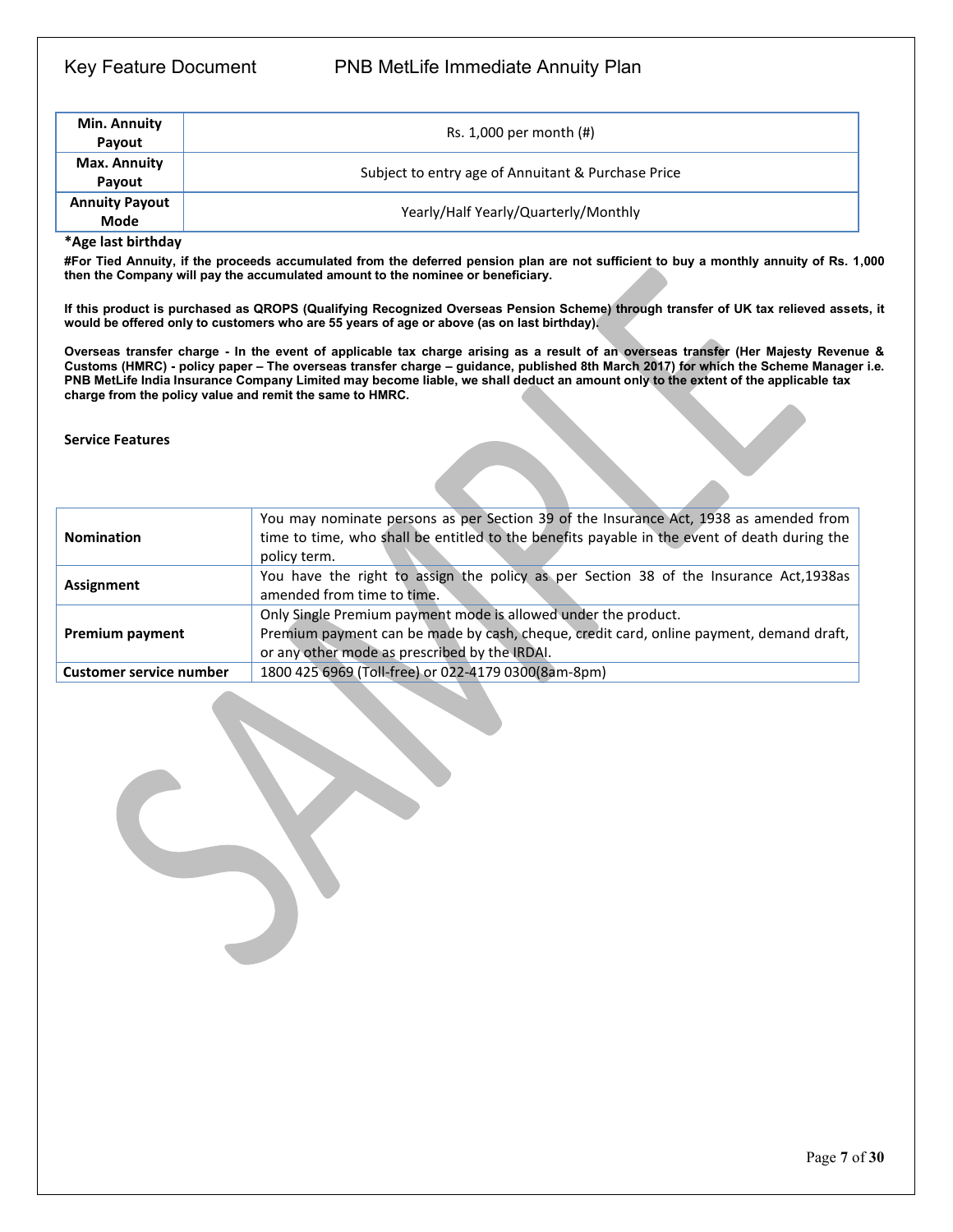# **TABLE OF CONTENTS**

| 1.1            |  |
|----------------|--|
| 1.2            |  |
| 1.3            |  |
| $\mathcal{P}$  |  |
| 2.1            |  |
| 3 <sub>1</sub> |  |
|                |  |
| 3.1            |  |
| 3.2            |  |
| 4.             |  |
|                |  |
| 4.1            |  |
| 4.2            |  |
| 4.3            |  |
|                |  |
|                |  |
| 5.1            |  |
| 6.             |  |
|                |  |
| 6.1            |  |
| 6.2            |  |
| 6.3            |  |
| 6.4            |  |
| 6.5            |  |
| 6.6            |  |
| 6.7            |  |
| 6.8            |  |
| 6.9            |  |
| 6.10           |  |
| 6.11           |  |
| 6.12           |  |
| 6.13           |  |
| 6.14           |  |
| 6.15           |  |
| 7.             |  |
|                |  |
| 7.1            |  |
| 7.2            |  |
|                |  |
|                |  |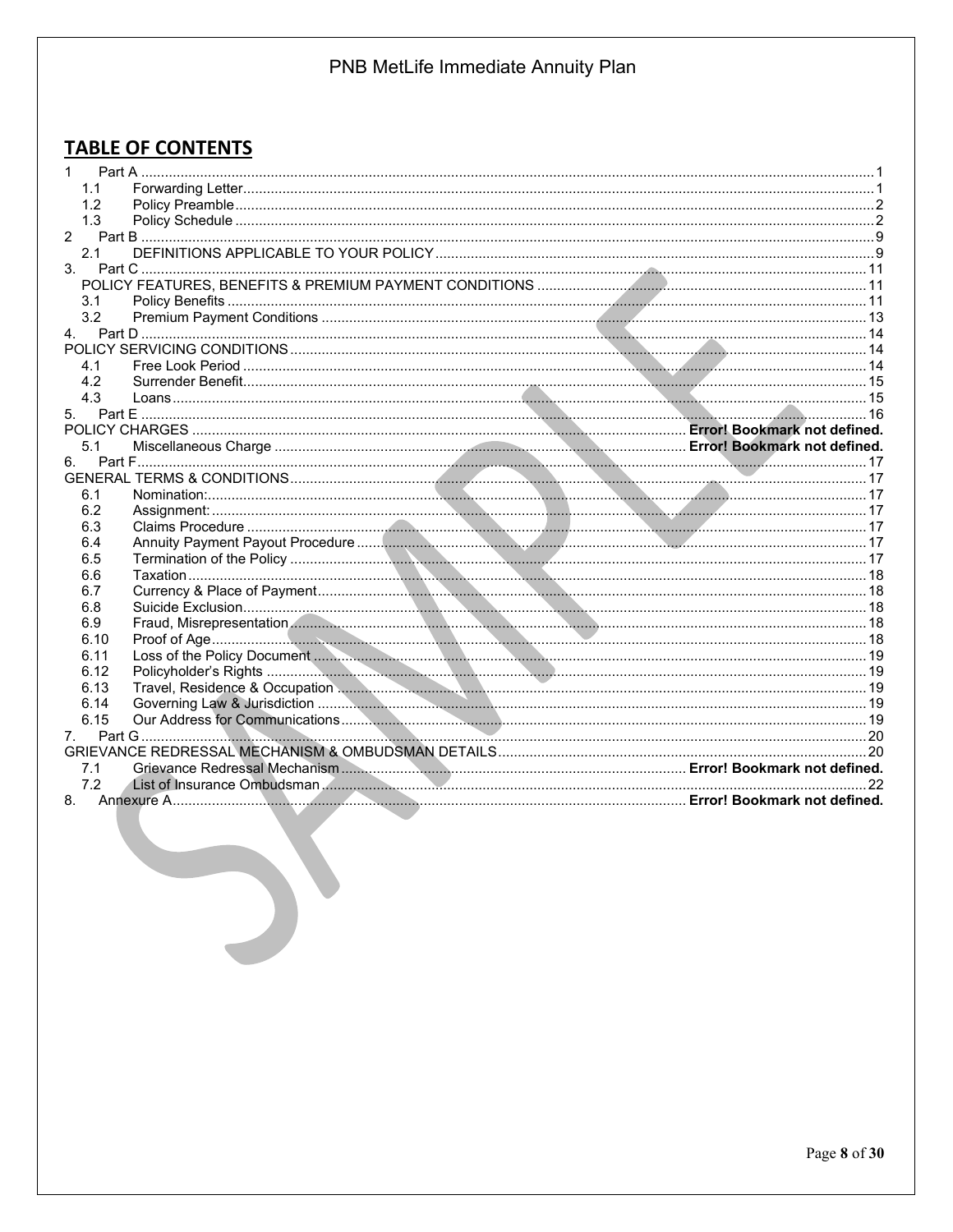# <span id="page-8-0"></span>**2 Part B**

### <span id="page-8-1"></span>**2.1 Definitions applicable to your policy**

The words or terms below will have the specific meaning given to them in this section. These defined words or terms will, where appropriate to the context, be read so that the singular includes the plural, and the masculine includes the feminine.

- **1. "Age**" means age as on last birthday; i.e. the age of the Life Assured in completed years as on the Policy Commencement Date.
- **2. "Annuitant"** means the person or persons named in the Schedule on whose life/lives the Annuity is payable and is the same as the Policy Holder.
- **3. "Annuity"** means the fixed amount, unless provided otherwise under the Policy, payable under the Policy as per the Annuity Option chosen by You and as specified to be applicable in the Schedule.
- **4. "Annuity Frequency"** means the frequency at which the Annuity becomes payable under this Policy and is as shown in the Schedule.
- **5. "Application**" means the proposal form and any other information given to us to decide whether and on what terms to issue this Policy.
- **6. "Appointee**" means the person named in the Policy Schedule who will receive the payment under this Policy, in case the Nominee is a minor at the time payment becomes due under the Policy.
- **7. "Benefit Illustration"** means an Annexure along with the Policy Schedule that illustrates the premiums, guarantees, returns, benefits and values of the proposed policy. This Benefit Illustration complies with IRDAI Regulations and contains clear disclosure of both guaranteed and non-guaranteed benefits, if any, of the Policy.
- **8. "Benefits"** means the Death Benefit, Survival Benefit, or any other benefit, as the case may be, as mentioned in the terms and conditions of this Policy.
- **9. "Business Day**" means a working day of our offices in Mumbai.
- **10. "Company/us/we/our"** means PNB MetLife India Insurance Co. Ltd (PNB MetLife).
- **11. "Date of Commencement of risk"** means the date on which the risk under the Policy comes into effect and is as specified in the Schedule.
- **12. "Date of Inception of the policy"** means the date on which this Policy is issued after we have accepted the risk under the Application. The Date of Inception of the Policy is shown in the Policy Schedule.
- **13. "Date of Commencement of the policy"** is the same as the Date of Inception of the Policy
- **14.** "**Financial Year**" means the twelve-month period between April and March of each calendar year.
- **15. "IRDAI"** means the Insurance Regulatory and Development Authority of India.
- **16. "Existence Certificate"** means a declaration by the Annuitant in a format specified by Us, which is duly signed by a gazetted officer and/or a registered medical practitioner, declaring that the Annuitant is alive on the date of the declaration and accompanied with a self-attested identification proof of the Annuitant duly verified by the gazetted officer and/or the registered medical practitioner or any other person as notified by us or any other method approved by us from time to time.
- **17. "Family Member" means surviving spouse and parents of the annuitant and does not include children and other legal heirs and nominee.**
- **18. "Fund House":** pension fund administrator who had transferred the accumulated pension corpus of the Policyholder to PNB MetLife QROPS.
- **19. "Spouse"** means your spouse as named in the Application and as shown in the Schedule.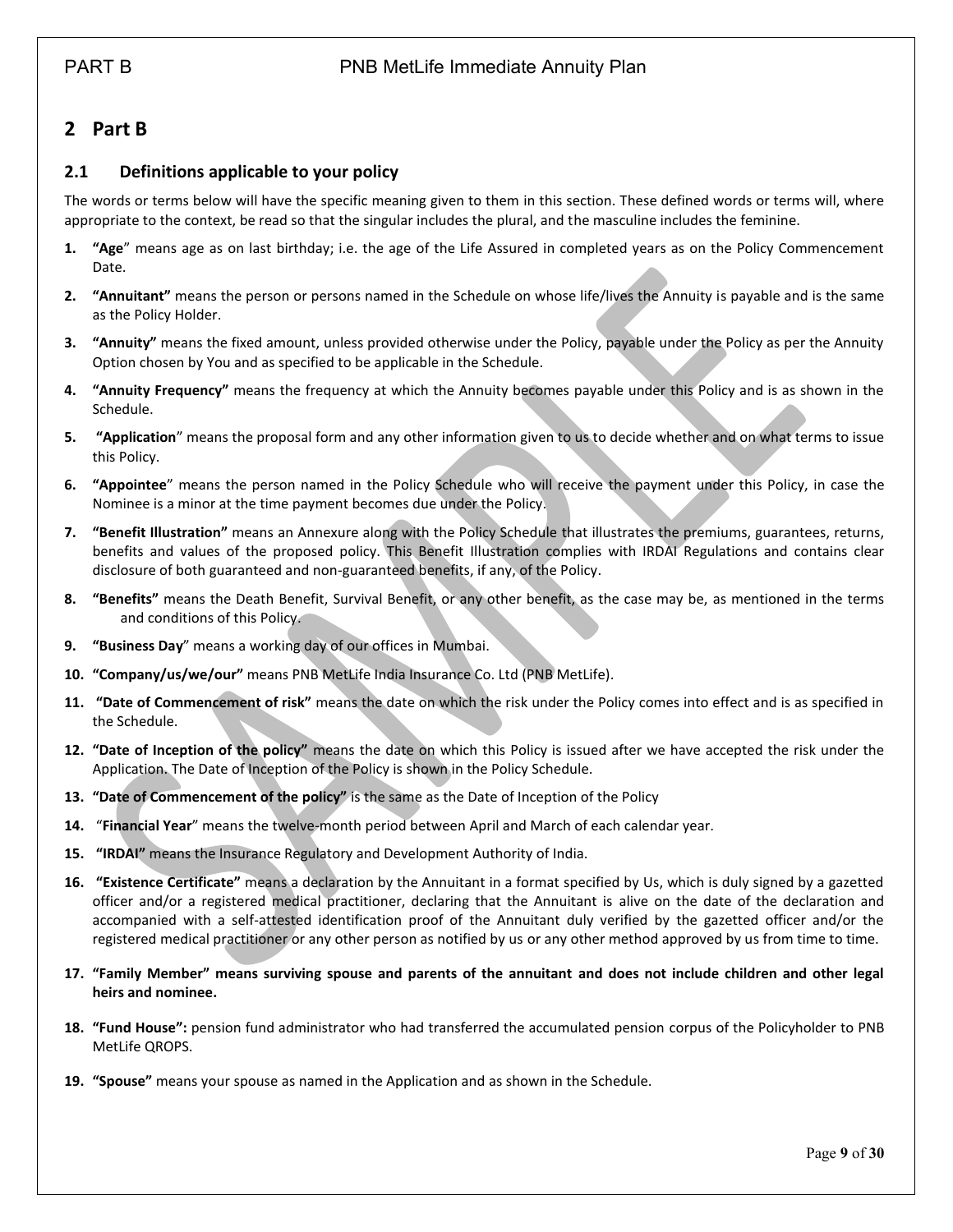# PART B PART B POINT POINT POINT PART B

- **20. "Nominee"** means the person(s) named in the Policy Schedule who has been nominated by you to receive the benefits under the Policy, if any, in the event of the death of the Annuitant in accordance with the terms of the Policy.
- **21. "Non-Participating"** means that the Policy does not participate in the profits of our participating fund.
- **22. "Policy"** means this PNB MetLife Immediate Annuity Plan Policy, which is the evidence of the contract between us and you.
- **23. "Policy Document"** means this document, any endorsements issued by us, the Policy Schedule, the Annexures and the Application.
- **24. "Policy Holder" or "You" or "Your"** means the owner of the policy at any point of time
- **25. "Policy Schedule"** means the attached Policy Schedule set out above that we have issued, along with any annexures, tables or endorsements attached to it which are issued by us from time to time. The Policy Schedule also includes any amendments to the attached Policy Schedule which may be issued from time to time by us.
- **26. "Policy Term"** means the period specified in the Policy Schedule which commences on the Policy Commencement Date and concludes on the death of the annuitant or the annuity guarantee period (in case of certain annuity), whichever is later.
- **27. "Policy Year"** means a period of 12 consecutive months starting from the date of commencement of the Policy and each subsequent period of 12 consecutive months thereafter.
- **28. "Primary Annuitant"** means the primary life insured, in case of Joint Annuity option
- **29. "Purchase Price"** means the amount specified in the Schedule which We have received from You as a Single Premium for the purchase of the Annuity before the Date of Commencement of Risk.
- **30. "Single Premium"** means the amount paid by you at inception under the Policy. This is also equal to Purchase Price.
- **31. "Standalone immediate annuity"** refers to purchasing an immediate annuity not from proceeds of PNB MetLife's pension plans.
- **32. "Tied Annuity"** refers to Purchasing annuity from the proceeds of a existing pension plan bought from PNB MetLife, **You/your"** means the Policyholder named in the Policy Schedule.
- **33. "PFRDA Regulations"** means Pension Fund Regulatory and Development Authority (PFRDA) (Exits and Withdrawals Under the National Pension System) Regulations issued by PFRDA and as amended from time to time.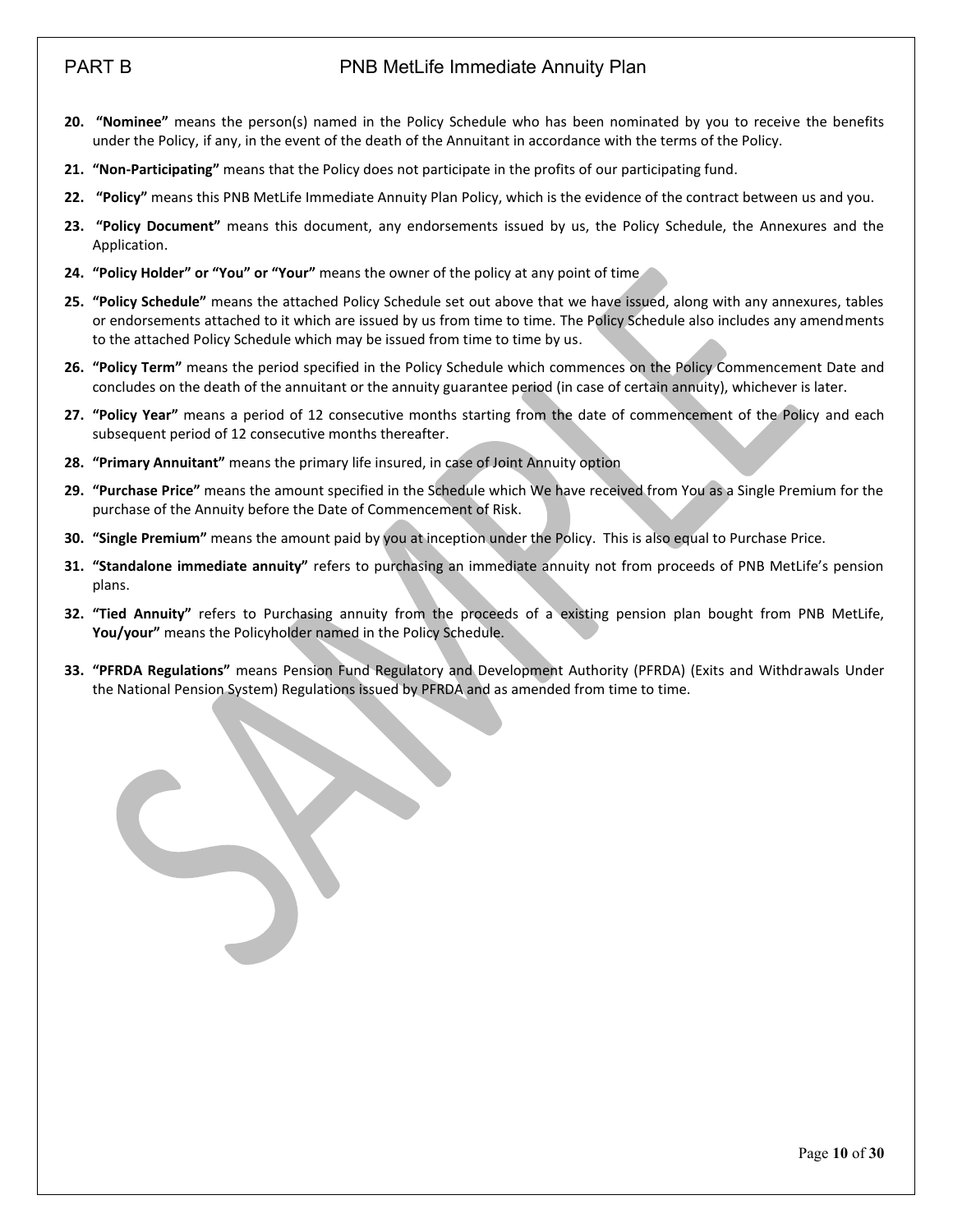# <span id="page-10-1"></span><span id="page-10-0"></span>**3. Part C**

## **Policy Features, Benefits & Premium Payment Conditions**

### <span id="page-10-2"></span>**3.1 Policy Benefits**

The Annuity under this Policy will be payable by us, in accordance with the Annuity Option and at the Annuity Frequency chosen by the Annuitant and is specified in the Schedule. The annuity shall be payable in arrears under all options. The following Annuity Options are available under this Policy:

3.1.1 **Life Annuity:** Annuity shall be payable at a constant rate throughout the life of the annuitant. If the Annuitant dies after the Date of Commencement of Risk, we shall not be liable to make any further payments under the Policy.

3.1.2 **Life Annuity with Return of Purchase Price:** Annuity shall be payable at a constant rate throughout the life of the annuitant.

If the Annuitant dies after the Date of Commencement of Risk, the purchase price shall be payable to the nominee or beneficiary and we shall not be liable to make any further payments under the Policy.

3.1.3 **Life Annuity with Return of Balance Purchase Price**: Annuity shall be payable at a constant rate throughout the life of the annuitant.

If the Annuitant dies after the Date of Commencement of Risk, the balance shall be refunded to the nominee or beneficiary. The balance shall be equal to the purchase price less sum of total annuity payments made as on date of death provided the difference is positive, and we shall not be liable to make any further payments under the Policy.

- 3.1.4 **Annuity for a Guaranteed Period (5/10/15/20 Years) & Life after Completion of the Annuity Guarantee Period:** Annuity shall be payable at a constant rate for the Annuity Guarantee Period, irrespective of survival of the annuitant.
	- a. In case of death of the Annuitant before completion of the Annuity Guarantee Period: Annuity payments shall continue to be paid to the nominee or beneficiary till the end of Annuity Guarantee Period (as specified in Schedule) and thereafter the annuity payments shall cease.
	- b. In case of death of the Annuitant after completion of the Annuity Guarantee Period: If the Annuitant survives the guaranteed period, annuity continues as long as the annuitant survives.

3.1.5 **Increasing Life Annuity:** The amount of annuity payable shall increase @ 3% compounded per annum and shall be payable throughout the life of the annuitant. This increase would be applicable at each policy anniversary. If the Annuitant dies after the Date of Commencement of Risk, we shall not be liable to make any further payments under the Policy.

3.1.6 **Increasing Life Annuity with Return of Purchase Price:** The amount of annuity payable shall increase @ 3% compounded per annum and shall be payable throughout the life of the annuitant. This increase would be applicable at each policy anniversary.

If the Annuitant dies after the Date of Commencement of Risk, purchase price shall be payable to the nominee or beneficiary and we shall not be liable to make any further payments under the Policy.

#### **Annuity Options 3.1.7 to 3.1.10 are applicable only where the Annuitant has listed his/her spouse as a Spouse and when these Annuity Options are in force for the Annuitant. Both you and the spouse are the Annuitants.**

3.1.7 **Joint Life and Last Survivor:** The annuity payments shall be payable at a constant rate as long as one of the annuitants is alive.

If the Annuitant or the Spouse dies after the Date of Commencement of Risk, the Annuity will become payable to the surviving Annuitant for his / her lifetime. No further payments shall be made by Us under the Policy once the last surviving Annuitant dies.

In the event of simultaneous death of You and the Spouse, no further benefits will become payable.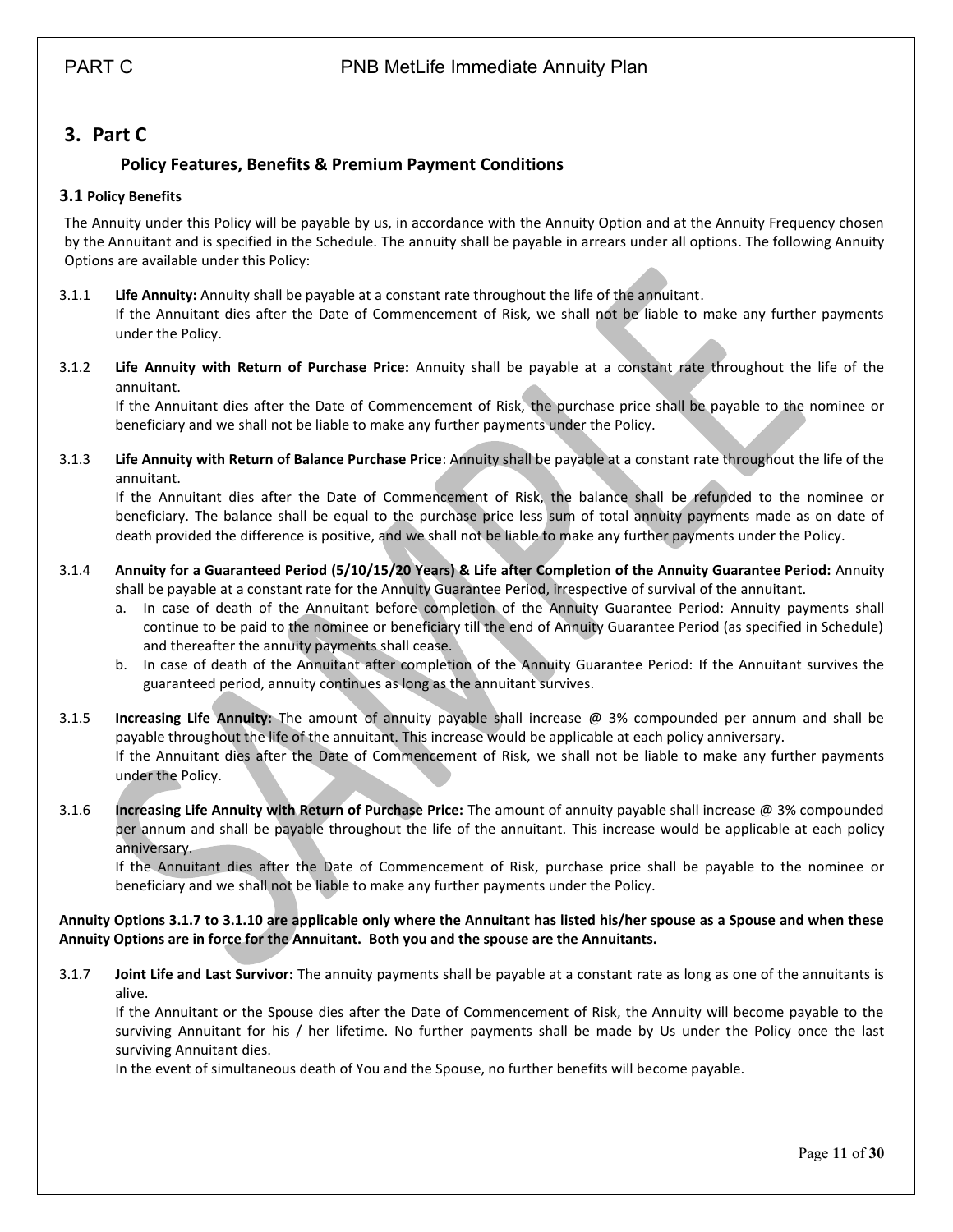3.1.8 **Joint Life and Last Survivor with Return of Purchase Price:** The annuity payments shall be payable at a constant rate as long as one of the annuitant is alive.

If the Annuitant or the Spouse dies after the Date of Commencement of Risk, the Annuity will become payable to the surviving Annuitant for his / her lifetime.

In case of death of the last surviving Annuitant or in case of simultaneous death of you and the spouse, the purchase price shall be payable to the nominee or beneficiary and we shall not be liable to make any further payments under the Policy.

3.1.9 **Joint Life and Last Survivor reducing 50% for Spouse:** The annuity payments shall be payable in full as long as the primary annuitant is alive.

If the primary annuitant dies after the Date of Commencement of Risk, 50% of annuity payments shall be payable to the spouse for life. No further payments shall be made by us under the Policy once the last surviving Annuitant dies. In the event of simultaneous death of you and the Spouse, no further benefits will become payable.

3.1.10 **Joint Life and Last Survivor reducing 50% for Spouse with Return of Purchase Price:** The annuity payments shall be payable in full as long as the primary annuitant is alive.

If the primary Annuitant dies after the Date of Commencement of Risk, 50% of the Annuity will become payable to the Spouse for his / her lifetime.

In case of death of the last surviving Annuitant or in case of simultaneous death of you and the spouse, the purchase price will be paid to the nominee or beneficiary and we shall not be liable to make any further Annuity payments under the Policy.

3.1.11. **NPS-Family Income (Exclusively for National Pension System Subscribers)-** The Annuity benefit would be payable in accordance with the PFRDA Regulations. In case the Subscriber chooses this Annuity Option and has a spouse, benefits will be payable as per the **"Joint Life Annuity with Return of Purchase Price".** However, in case the Subscriber does not have a spouse as on the date of purchase of the annuity, benefits will be payable as per **"Life Annuity with Return of Purchase Price"**.

In case of demise of the subscriber before the vesting of the annuity, the annuity benefits will be payable for life of the spouse as per the annuity option "Life Annuity with Return of Purchase Price".

On death of the Annuitant(s), the Annuity payment would cease and the purchase price shall be utilized to purchase of an annuity contract afresh for living dependent parents (if any) as per the order specified below.

- i) Living dependent mother of the deceased Subscriber
- ii) Living dependent father of the deceased Subscriber

The Annuity amount would be determined as per the annuity product provided by the Company corresponding to the life annuity with return of purchase price option using the annuity rate prevalent at the time of purchase of such annuity. The annuity would continue until all such family members in the order specified above are covered. After the coverage of all such family members, the Purchase Price shall be payable to the surviving children of the Subscriber and in the absence of the children, the legal heirs of the Subscriber, as may be applicable. In case no such family member or legal heir exists upon the death of the last surviving Annuitant, the Purchase Price shall be payable to the Nominee. In case nominee is the sole surviving family member/child/legal heir of the annuitant, then the purchase price shall be payable to the nominee.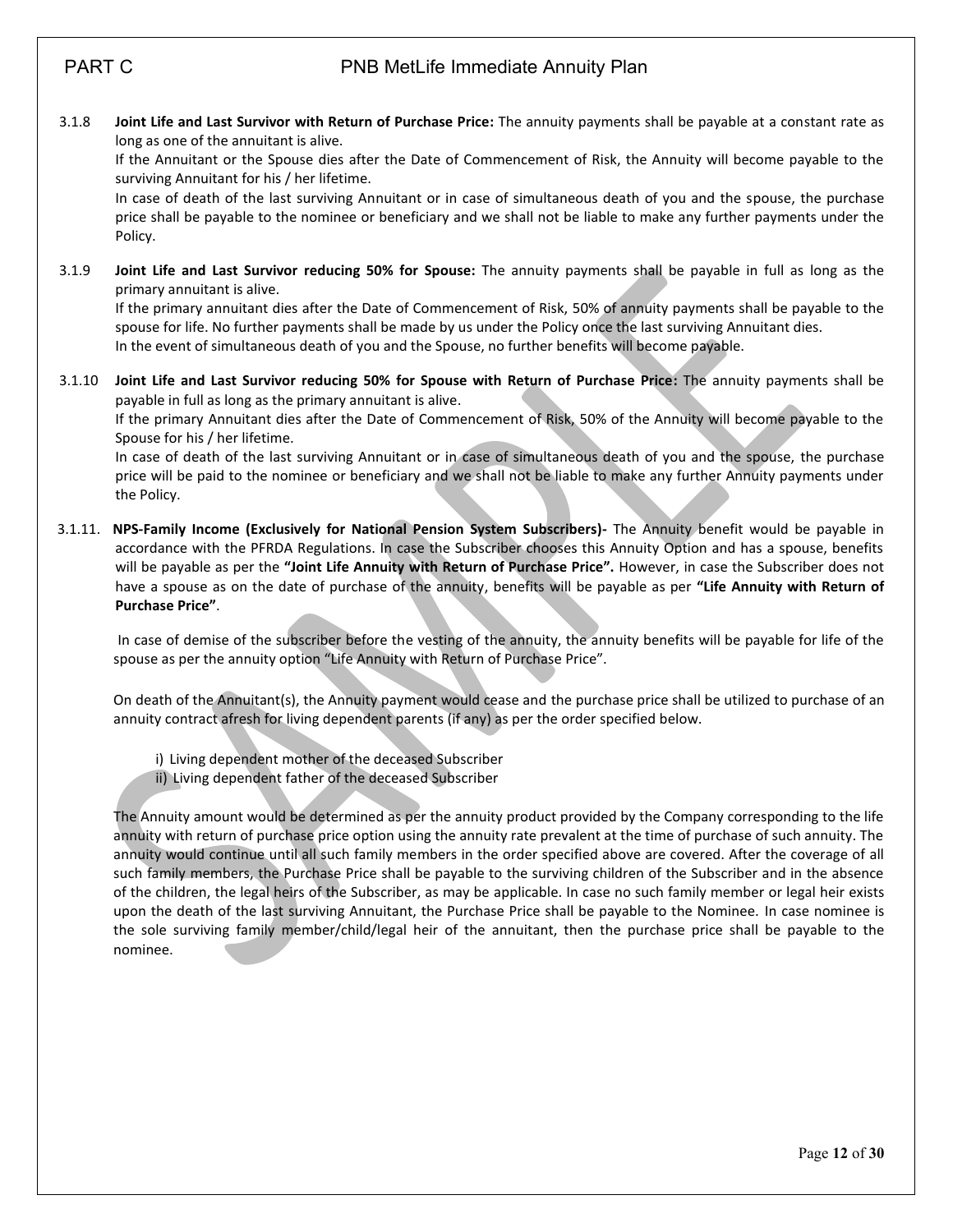### <span id="page-12-0"></span>**3.2 Premium Payment Conditions**

#### 3.2.1 **Payment of Purchase Price**

The Purchase Price is to be paid by you at the inception of the Policy as specified in the Schedule. All taxes, cess, surcharge and other levies, whether existing now or introduced in the future, will be levied, as and when applicable, on the Purchase Price paid by you.

## 3.2.2 **Grace Period**

Not applicable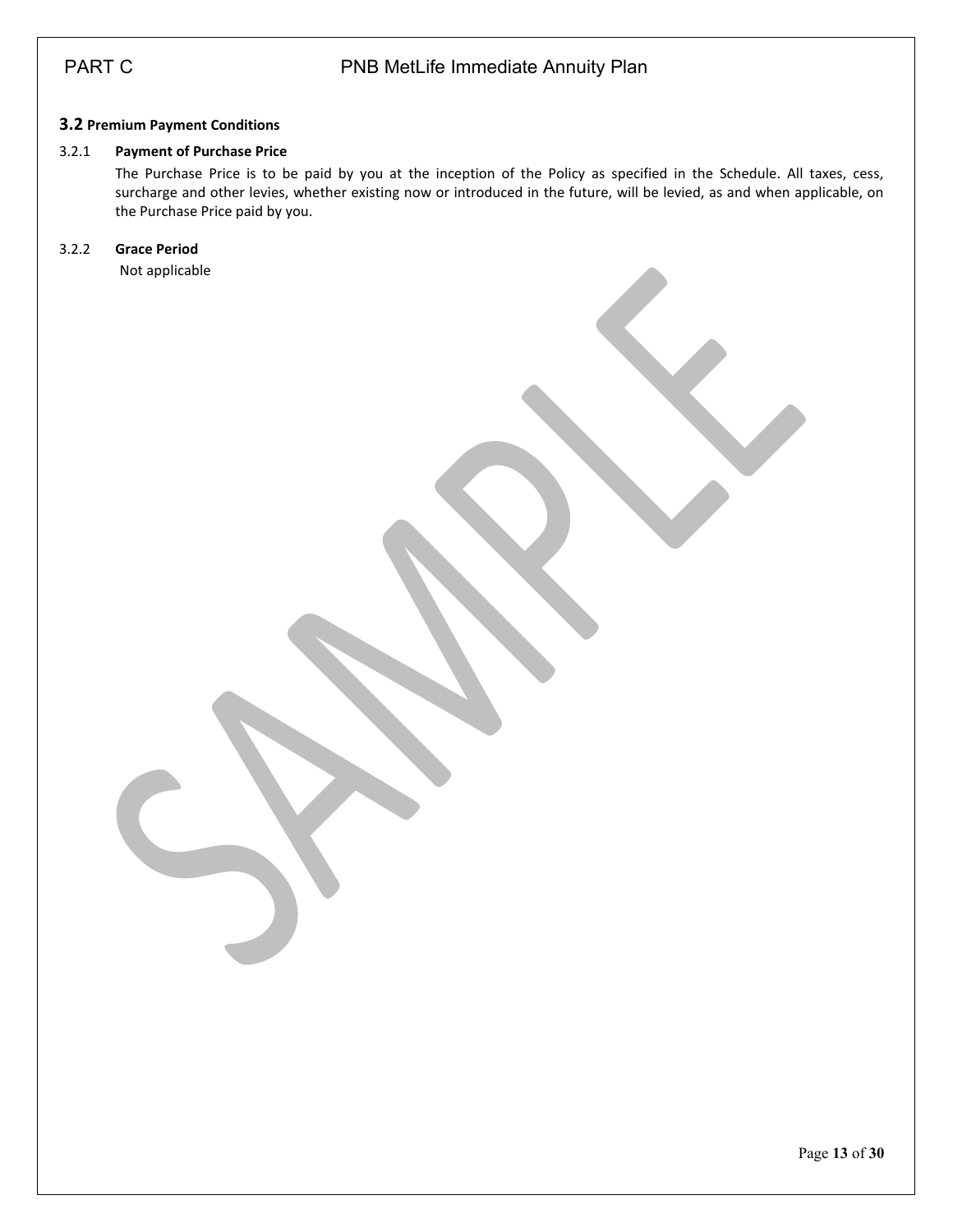# <span id="page-13-1"></span><span id="page-13-0"></span>**4. Part D**

### **Policy Servicing Conditions**

**You are requested to refer to the Policy Servicing Conditions described below before making a request for Policy servicing to us.**

#### <span id="page-13-2"></span>**4.1 Free Look Period**

In the event you disagree with any of the terms and conditions of the Policy, you have a period of 15 days (applicable for all distribution channels, except for Distance Marketing \* or Electronic Policies channel, which will have 30 days) to exercise any of the following options, depending on the classification of your policy.

|                | S.No         | <b>Type</b>                                                                                                                                                                      | <b>Action</b>                                                                                                                                                                                                                                                                                                                                                                  |  |
|----------------|--------------|----------------------------------------------------------------------------------------------------------------------------------------------------------------------------------|--------------------------------------------------------------------------------------------------------------------------------------------------------------------------------------------------------------------------------------------------------------------------------------------------------------------------------------------------------------------------------|--|
|                | $\mathbf{1}$ | Tied Annuity- where the<br>policyholder has to purchase<br>annuity compulsorily from PNB<br>MetLife India Insurance Co. Ltd.                                                     | You may change the annuity option you had earlier chosen<br>by communicating the same to the Company in writing.<br>However no free look option to refund the purchase price<br>will be available                                                                                                                                                                              |  |
| $\overline{2}$ |              | Tied Annuity- where the<br>policyholder does not have to<br>purchase annuity compulsorily from<br>PNB MetLife India Insurance Co. Ltd.                                           | You have the option to cancel the policy within the free<br>look period stating the reasons for your objection. You<br>shall be entitled to a return of the purchase price, subject<br>to a deduction for any expenses incurred by the company<br>towards stamp duty charges. This amount shall be<br>transferred to the insurer from where you shall purchase<br>the annuity. |  |
|                | 3            | Standalone Annuity- where the<br>policyholder is purchasing an<br>immediate annuity from his own<br>accumulated funds (not from<br>proceeds of PNB MetLife's pension.<br>plans.) | You have the option to cancel the policy within the free<br>look period stating the reasons for your objection. You<br>shall be entitled to a return of the purchase price, subject<br>to a deduction for any expenses incurred by the company<br>towards stamp duty charges.                                                                                                  |  |
|                | 4            | Standalone Annuity- where the<br>policyholder is utilizing the proceeds<br>of another insurer's deferred<br>pension plan.                                                        | You have the option to cancel the policy within the free<br>look period stating the reasons for your objection. You<br>shall be entitled to a return of the purchase price, subject<br>to a deduction for any expenses incurred by the company<br>towards stamp duty charges. This amount shall be<br>transferred to the insurer from where you shall purchase<br>the annuity. |  |
|                | 5.           | NPS Annuity - Policies purchased<br>out of NPS proceeds                                                                                                                          | You have the option to cancel the policy within the free<br>look period stating the reasons for your objection.<br>Purchase Price less stamp duty, will be transferred back to<br>the NPS fund from where the money was originally<br>received.                                                                                                                                |  |
| 6              |              | <b>QROPS (Qualifying Recognized</b><br>Overseas Pension Scheme) -<br>Transfer of UK tax relieved assets                                                                          | You have the option to cancel the policy within the free<br>look period stating the reasons for your objection. The<br>proceeds from cancellation in free look period shall only be<br>transferred back to the Fund House from where the money<br>was received.                                                                                                                |  |

The free look refund proceeds will be governed by the provisions as stated in your original pension policy or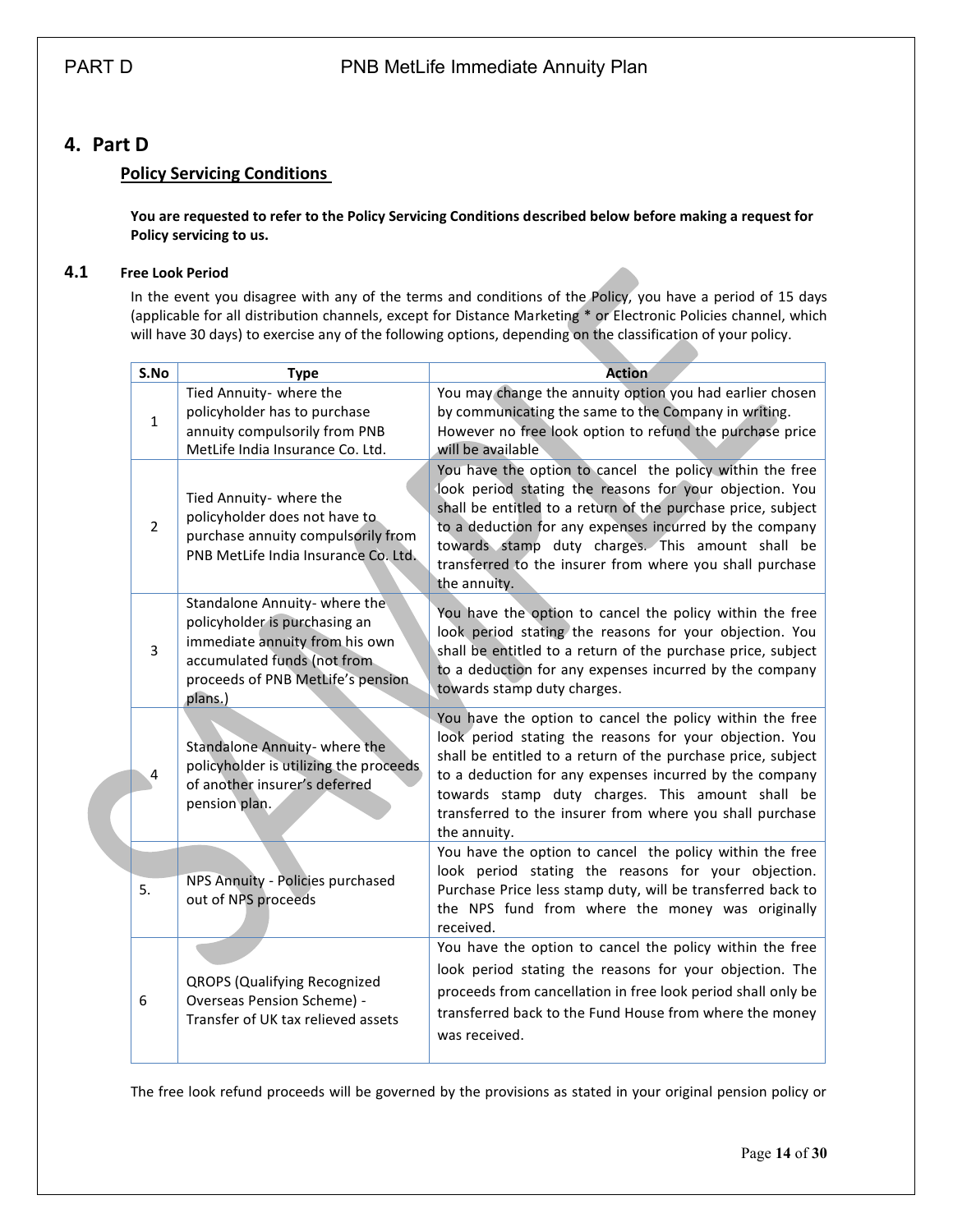# PART D **PART D** PNB MetLife Immediate Annuity Plan

regulations as applicable for your original pension scheme. We will refund the monies directly to the scheme/ plan chosen by you or insurer or entity, provided that the scheme/ plan is authorized to receive such amounts and is approved under the prevalent regulations.

For 2, 3, 4, 5 & 6 above if any annuity payment has already been encashed by you during the free look period, the same shall be deducted when refunding the premium.

\*Distance Marketing includes every activity of solicitation (including lead generation) and sale of insurance products through the following modes:

- a. Voice mode, which includes telephone-calling
- b. Short Messaging Services (SMS)
- c. Electronic mode which includes e-mail, internet and interactive television (DTH)
- d. Physical mode, which includes direct postal mail and newspaper & magazine inserts and
- e. Solicitation through any means of communication other than in person

#### <span id="page-14-0"></span>**4.2 Surrender Benefit**

This Policy cannot be surrendered

#### <span id="page-14-1"></span>**4.3 Loans**

Loans are not allowed under this Policy.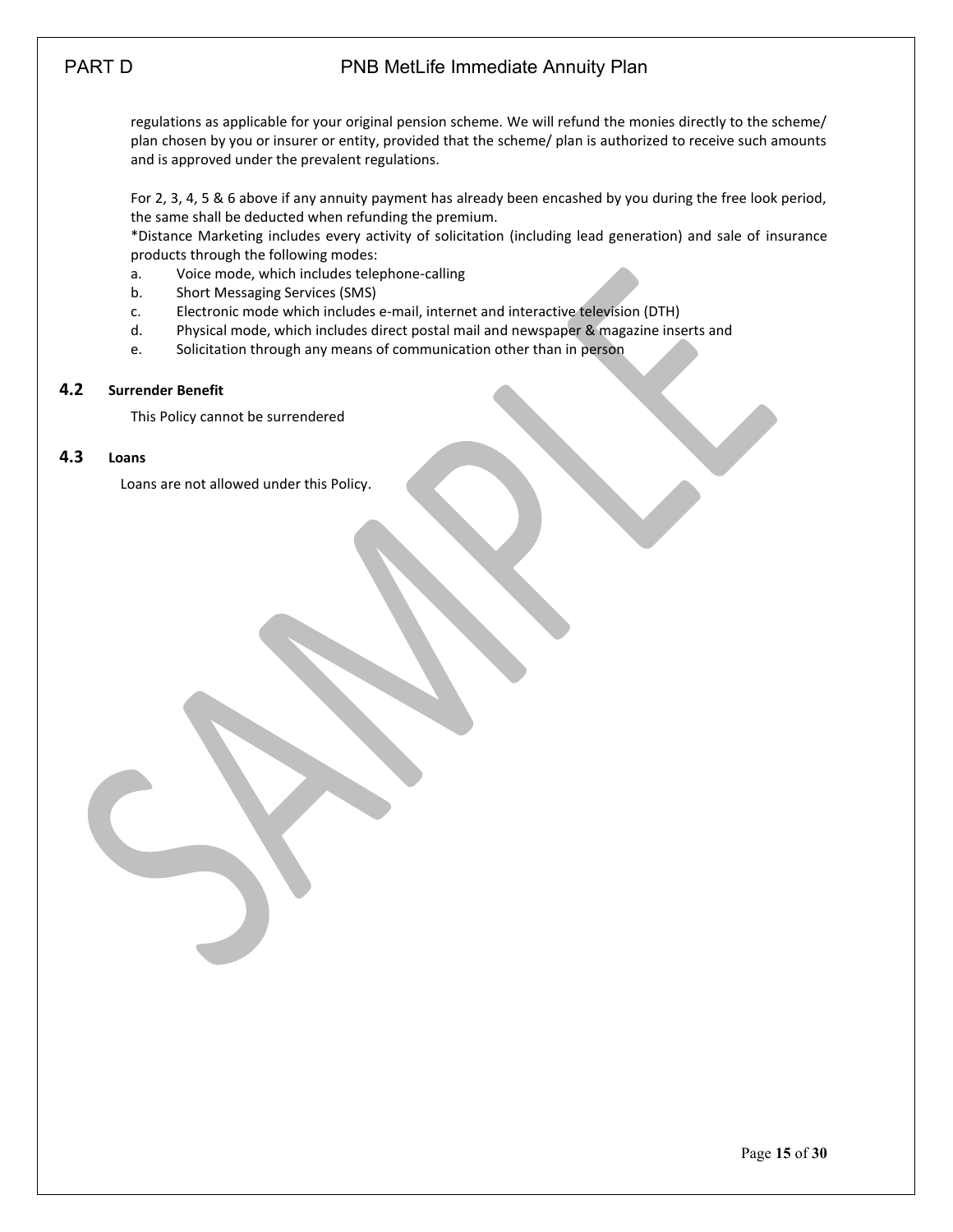# PART E PART E PNB MetLife Immediate Annuity Plan

# <span id="page-15-0"></span>**5. Part E Not Applicable**

Page **16** of **30**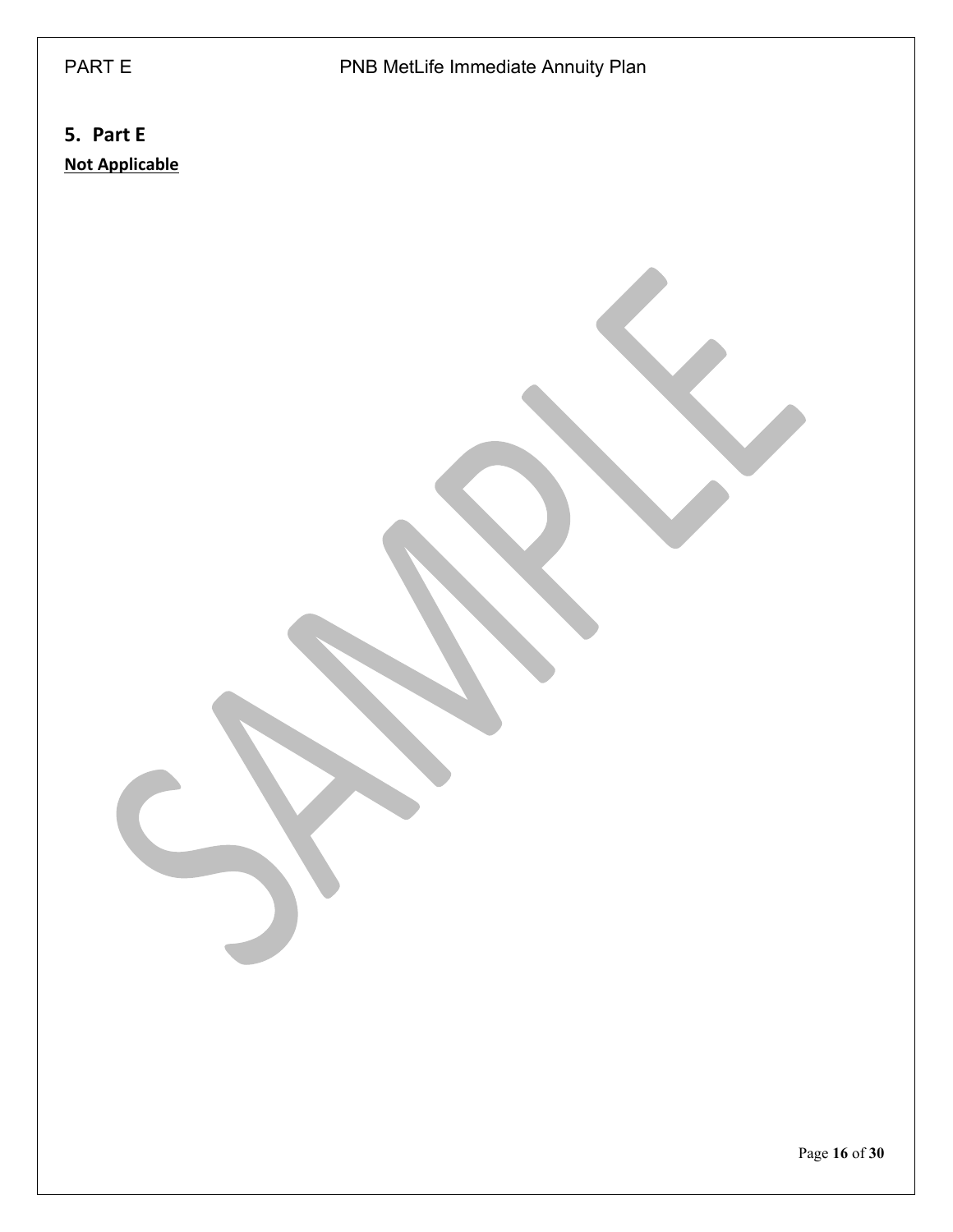# <span id="page-16-1"></span><span id="page-16-0"></span>**6. Part F**

## **General Terms & Conditions**

### **The following general terms and conditions are applicable to your Policy.**

If you wish to change the Nomination, or assign the Policy or update your/Nominee's address or other contact details in our records, you should do so only through the forms prescribed by us for these purposes. These forms are available at our offices or may be obtained from your financial advisor.

### <span id="page-16-2"></span>**6.1 Nomination:**

Nomination should be in accordance with provisions of Section 39 of the Insurance Act 1938 as amended from time to time. A Leaflet containing the simplified version of the provisions of Section 39 is enclosed as Annexure A to this Policy for your reference. Nomination of this Policy is not applicable if the Policy has been executed under Section 6 of the Married Women's Property Act 1874

### <span id="page-16-3"></span>**6.2 Assignment:**

Assignment should be in accordance with provisions of Section 38 of the Insurance Act 1938 as amended from time to time. A Leaflet containing the simplified version of the provisions of Section 38 is enclosed as Annexure A to this Policy for your reference. Assignment of this Policy is not applicable if the Policy has been executed under Section 6 of the Married Women's Property Act 1874.

#### <span id="page-16-4"></span>**6.3 Claims Procedure**

We will not be obliged to make any payment of the Death Benefit, if any, unless and until we have received all of the information and documentation we request, including but not limited to:

- a. The original Policy document;
- b. The claim form prescribed by us, duly completed;
- c. The official death certificate issued by a competent governmental authority
- d. First Information Report, police inquest report and a post-mortem report where the Life Assured's death is due to an unnatural cause;
- e. Proof of title to the Policy where applicable;
- f. Nominee/Appointee/legal heir identification and address proof as per regulatory requirements.
- g. Bank details of the Nominee or Beneficiary.

### <span id="page-16-5"></span>**6.4 Annuity Payment Payout Procedure**

We will start paying the Annuity amount at the end of the chosen Annuity Frequency.

We will not be obliged to make any payment of the Annuity under the Policy unless and until we have received the Existence Certificate before the applicable Annuity due date. The Existence certificate would be required on an annual basis or as specified in the Policy Schedule

### <span id="page-16-6"></span>**6.5 Termination of the Policy**

The Policy will be terminated on the following events depending on the option chosen and settlement of death benefit, if any:

| No. | <b>Annuity Option</b>                                           | <b>Policy Termination</b>                                                        |
|-----|-----------------------------------------------------------------|----------------------------------------------------------------------------------|
|     | Life Annuity,                                                   | On death of primary life                                                         |
|     | Life Annuity with return of Purchase Price,                     |                                                                                  |
|     | Life Annuity with Return of Balance                             |                                                                                  |
|     | Annuity for a Guaranteed Period (5/10/15/20 Years) & Life after | On death of primary life or at                                                   |
|     | Completion of the Annuity Guarantee Period                      | the end of 5 <sup>th</sup> /10 <sup>th</sup> /15 <sup>th</sup> /20 <sup>th</sup> |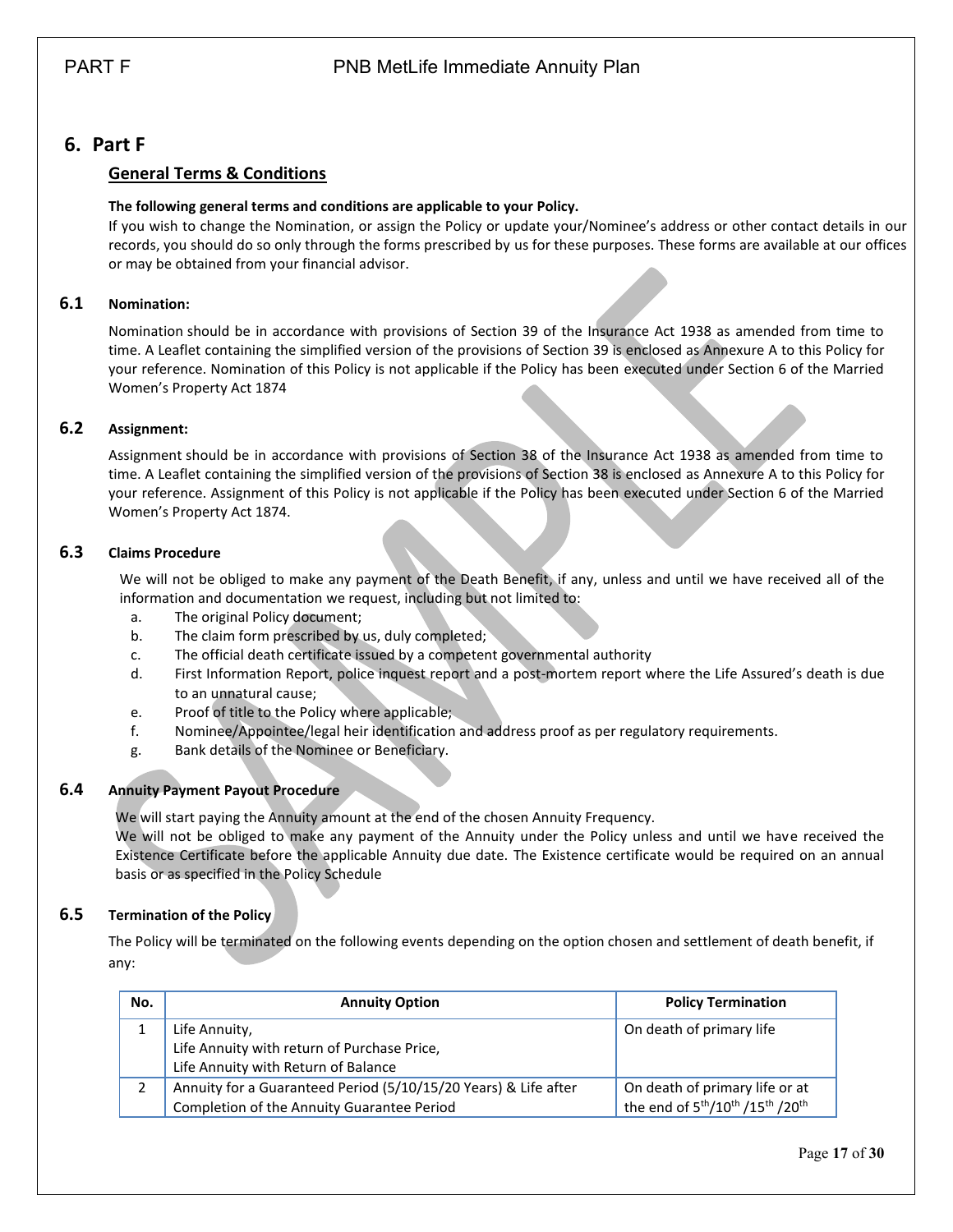# PART F PART PUB MetLife Immediate Annuity Plan

|    |                                                                                                                                                                                                                                                                      | policy anniversary, whichever<br>occurs later            |
|----|----------------------------------------------------------------------------------------------------------------------------------------------------------------------------------------------------------------------------------------------------------------------|----------------------------------------------------------|
| 3  | Increasing Life Annuity (Increasing @ 3%),<br>Increasing Life Annuity (Increasing @ 3%) with return of Purchase<br>Price                                                                                                                                             | On death of primary life                                 |
| 4  | Joint Life Last Survivor Annuity,<br>Joint Life Last Survivor Annuity with return of Purchase Price,<br>Joint Life Last Survivor Annuity reducing to 50% for spouse,<br>Joint Life Last Survivor Annuity reducing to 50% for spouse with<br>return of Purchase Price | On death of both primary and<br>secondary life           |
| 5. | NPS-Family Income                                                                                                                                                                                                                                                    | On death of the NPS subscriber<br>and all family members |
|    |                                                                                                                                                                                                                                                                      |                                                          |

The policy may be terminated by cancellation within the free look period, however this may not be permitted in case of a tied annuity.

#### <span id="page-17-0"></span>**6.6 Taxation**

The tax benefits on the Policy shall be as per the prevailing tax laws in India and amendments thereto from time to time. In respect of any payment made or to be made under or in relation to this Policy, we will deduct or charge or recover taxes including service tax and other levies as applicable at such rates as notified by the government or such other body authorized by the government from time to time. The applicable tax will be collected separately in addition to the purchase price from the policyholder. Tax laws are subject to change.

#### <span id="page-17-1"></span>**6.7 Currency & Place of Payment**

All amounts payable either to or by us will be paid in the currency shown in the Schedule. Such amounts will be paid by a negotiable bank draft or cheque drawn on a bank in the country in which the currency of this Policy is denominated.

#### <span id="page-17-2"></span>**6.8 Suicide Exclusion**

For annuity options other than Return of Purchase Price / Balance, if the person insured whether sane or insane, commits suicide within one year from the date of inception of the policy, the nominee or beneficiary of the policyholder shall be entitled to 80% of the premiums paid without interest, provided the policy is in force.

For the options with Return of Purchase Price and Return of Balance, the benefit paid in case of suicide will be in line with the death benefit as described in Section 3.1.

#### <span id="page-17-3"></span>**6.9 Fraud and Mis Statement**

Fraud and Mis Statement would be dealt with in accordance with provisions of Section 45 of the Insurance Act 1938 as amended from time to time. A Leaflet containing the simplified version of the provisions of Section 45 is enclosed in Annexure A for your reference.

### <span id="page-17-4"></span>**6.10 Proof of Age**

Subject to Section 45 of the Insurance Act 1938, if the actual age of the Life Assured differs from the Age stated in the Application then:

- a. If the actual age of Life Assured proves to be higher than what is stated in the Application, the Basic Sum Assured will be adjusted to that which would have been purchased by the amount of premium paid, had the age been correctly stated. The Policy will continue to be in force;
- b. If the actual age proves to be lower than what is stated in the Application, the premium paid in excess will be refunded to you without interest or may be adjusted towards future premium at our sole discretion. The Policy will continue to be in force.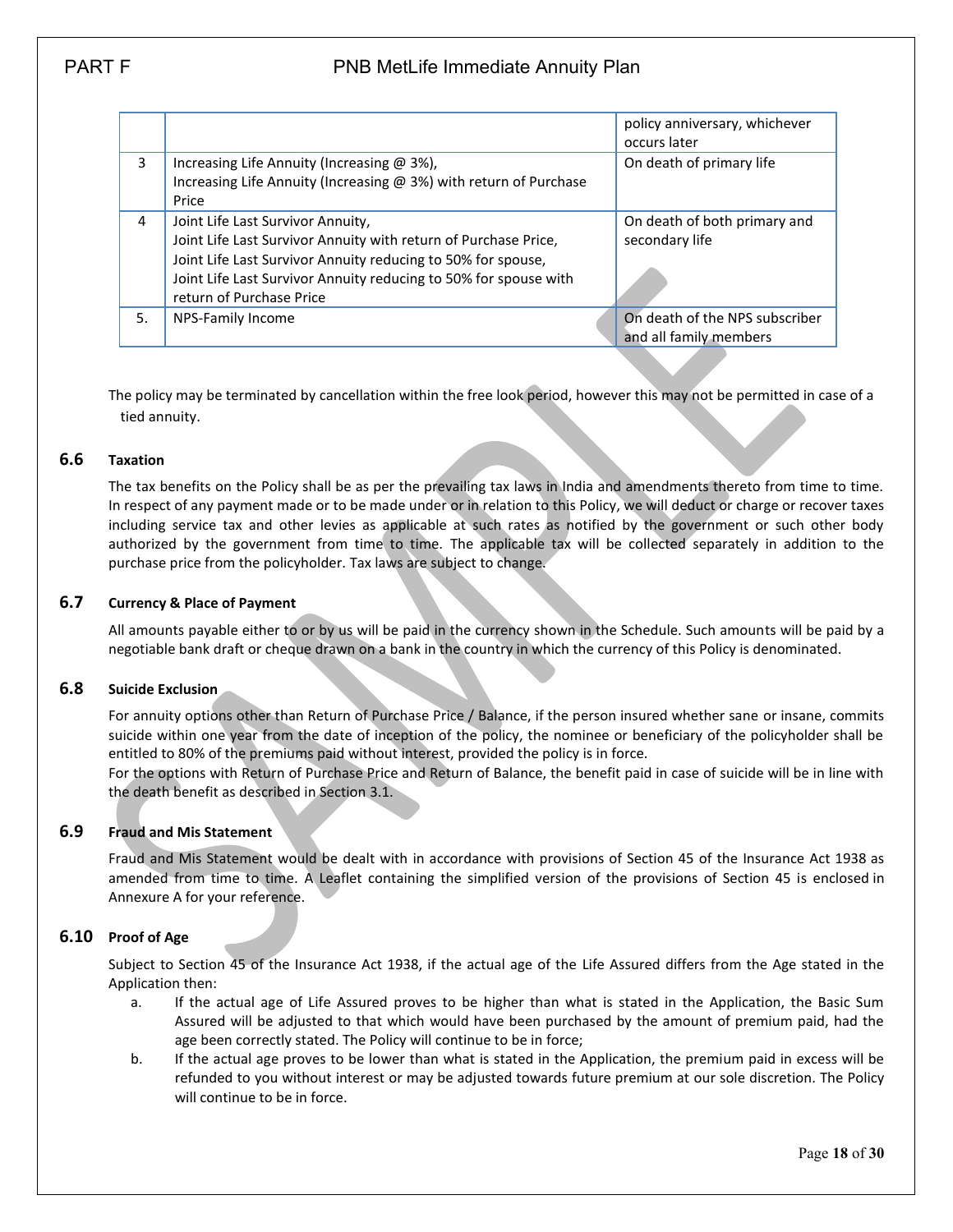# PART F PART PUB MetLife Immediate Annuity Plan

c. If the Life Assured's actual age is such that it would have made him/her ineligible for the insurance cover stated in the Policy, we reserve the right at our sole discretion to take such action as may be deemed appropriate including cancellation of the Policy.

#### <span id="page-18-0"></span>**6.11 Loss of the Policy Document**

If the original policy document is lost or destroyed, a duplicate policy document shall be issued upon receipt of a written request from the policyholder subject to submission of affidavit-cum-indemnity in the format prescribed by the Company on stamp paper of value of Rs. 200. Upon the issue of a duplicate Policy, the original will cease to have any legal force or effect.

#### <span id="page-18-1"></span>**6.12 Policyholder's Rights**

To exercise your rights or options, under this Policy, you should follow the procedures stated in this Policy. If you want to change your Nominee, change an address or exercise any other options under the Policy, you shall do so only using the forms prescribed for each purpose which are available with your financial advisor or from our local office.

#### <span id="page-18-2"></span>**6.13 Travel, Residence & Occupation**

This Policy does not impose any restrictions as to travel and residence. This Policy does not impose any restrictions as to occupation.

#### <span id="page-18-3"></span>**6.14 Governing Law & Jurisdiction**

The terms and conditions of the Policy shall be governed by and be interpreted in accordance with Indian law and all disputes and differences arising under or in relation to the Policy shall be subject to the sole and exclusive jurisdiction of the courts situated in Mumbai.

#### <span id="page-18-4"></span>**6.15 Our Address for Communications**

All notices and communications in respect of this Policy shall be addressed to us at the following address: **PNB MetLife India Insurance Co. Ltd., Office: 'Techniplex Complex-1' Unit No. 101, 1st Floor, Veer Savarkar Flyover, Off S V Road, Goregaon (west), Mumbai-400062, Maharashtra**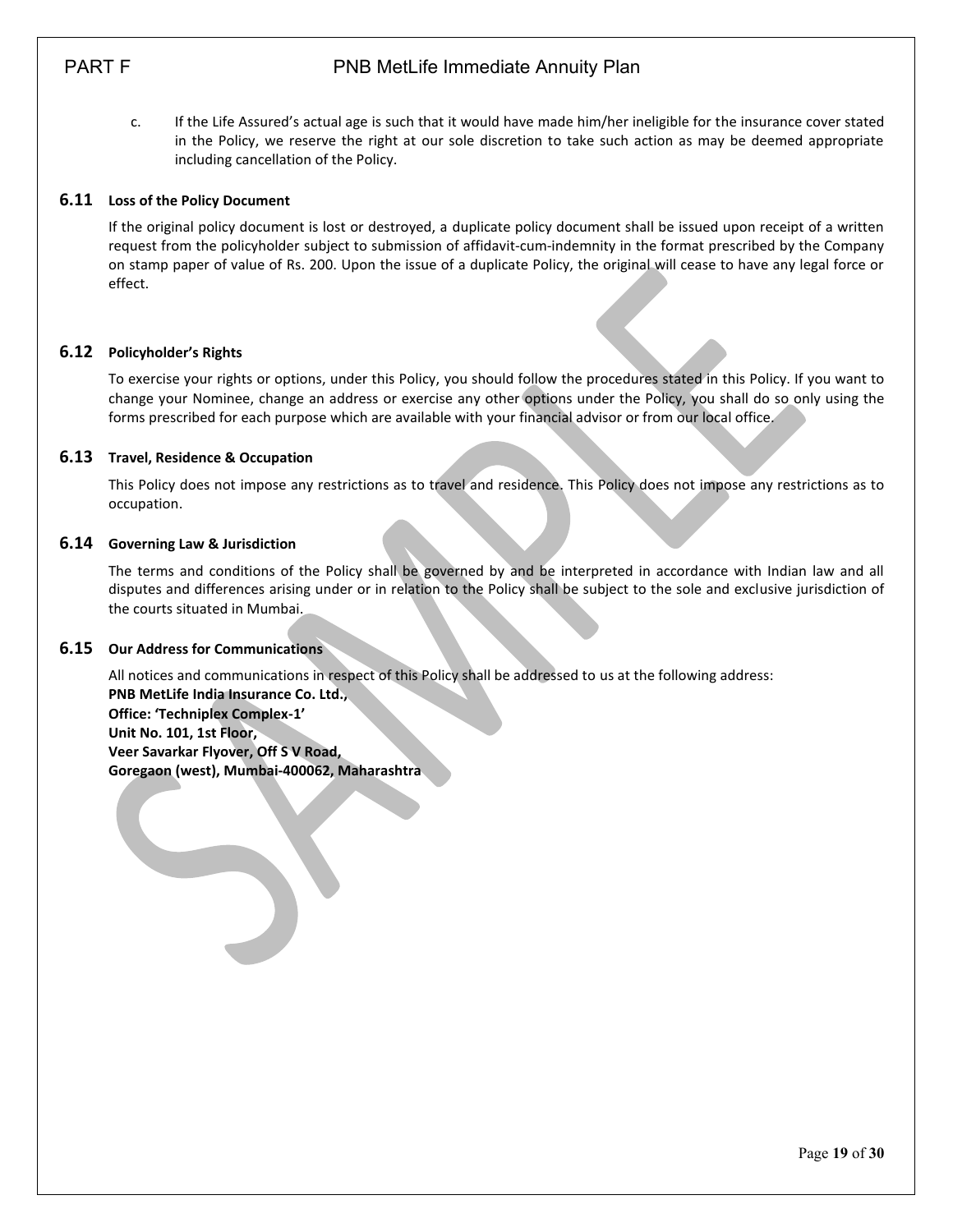# <span id="page-19-0"></span>**7. Part G**

## <span id="page-19-1"></span>**Grievance Redressal Mechanism & Ombudsman Details**

#### **Grievance Redressal Mechanism**

In case You have any query or complaint or grievance, You may approach Our office at the following address:

#### **Level 1**

For any complaint/grievance, approach any of Our following touch points:

- Call 1800-425-69-69 (Toll free) or 080-26502244
- **Email a[t india\\_grievancecell@pnbmetlife.co.in](mailto:india_grievancecell@pnbmetlife.co.in)**
- Write to

#### **Customer Service Department,**

**1st Floor, Techniplex -1, Techniplex Complex, Off Veer Savarkar Flyover, Goregaon (West), Mumbai – 400062. Phone: +91-22-41790000, Fax: +91-22-41790203**

- Online through Our website [www.pnbmetlife.com](http://www.pnbmetlife.com/)
- Our nearest PNB MetLife branch across the country

#### **Level 2:**

In case not satisfied with the resolution provided by the above touch points, or have not received any response within 10 days, You may

- Write to Our Grievance Redressal Officer at [gro@pnbmetlife.co.in](mailto:gro@pnbmetlife.co.in) or
- Send a letter to

**PNB MetLife India Insurance Co. Ltd,**

**Platinum Towers, 4th Floor, Sohna Road,** 

**Sector - 47, Gurgaon – 122002**

Please address Your queries or complaints to our customer services department, and Your grievances to our grievance redressal officer on the address referred above, who are authorized to review Your queries or complaints or grievances and address the same. Please note that only an officer duly authorized by Us has the authority to resolve Your queries or complaints or grievances. We shall in no way be responsible, or liable, or bound by, any replies or communications or undertakings, given by or received from, any financial advisor or any employee who was involved in selling You this Policy.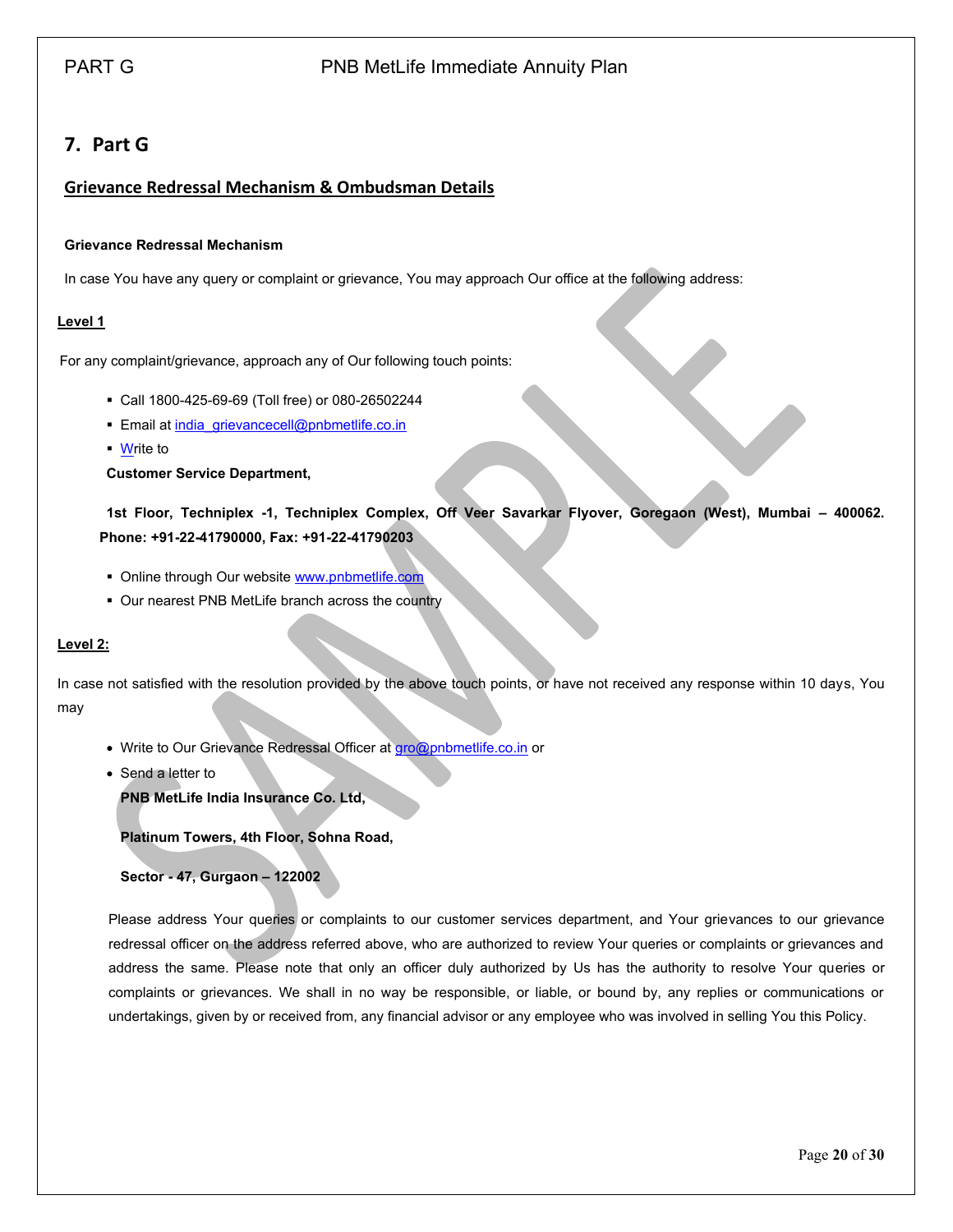### **Level 3:**

If You are not satisfied with the response or do not receive a response from Us within fifteen (15) days, You may approach the IRDAI Grievance Cell Centre (IGCC) on the following contact details:

- Online : You can register Your complaint online at [http://www.igms.irdai.gov.in](http://www.igms.irdai.gov.in/)
- By Post : You can write or fax Your complaints to

**Consumer Affairs Department Insurance Regulatory and Development Authority of India Sy No. 115/1, Financial District, Nanakramguda, Gachibowli, Hyderabad – 500032, Telangana**

- By E-mail : E-mail ID[: complaints@irdai.gov.in](mailto:complaints@irdai.gov.in)
- By Phone : 1800 4254 732

In case You are not satisfied with the decision/resolution, You may approach the Insurance Ombudsman at the address in the list of Ombudsman below, if Your grievance pertains to:

- Insurance claim that has been rejected or dispute of a claim on legal construction of the Policy;
- Delay in settlement of claim;
- any partial or total repudiation of claims by Us;
- Dispute with regard to premium; or
- Misrepresentation of terms and conditions of the Policy;
- Policy servicing related grievances against Us or Our agent/intermediary;
- Issuance of Policy in non-conformity with the proposal form;
- Non-issuance of the Policy after receipt of premium;or
- Any other matter resulting from the violation of provisions of the Insurance Act, 1938 as amended from time to time or the Regulations, circulars, guidelines or instructions issued by the IRDA of India from time to time or the terms and conditions of the Policy, in so far as they relate to issues mentioned above.
- 1) The complaint should be made in writing duly signed by You, Nominee, Assignee or by Your legal heirs with full name, address and contact information of the complainant, the details of our branch or office against whom the complaint is made, the facts giving rise to the complaint, supported by documents, the nature and extent of the loss caused to the complainant and the relief sought from the Insurance Ombudsman. Per Rule 14(3) of the Insurance Ombudsman Rules, 2017 (Rules), a complaint to the Insurance Ombudsman can be made if the complainant makes a written representation to the Insurer and either the Insurer rejected the complaint or the complainant did not receive any reply within one month after the Insurer received the complaint, or the complainant is not satisfied with the reply given to him by the Insurer. Further, such a complaint to the Insurance Ombudsman can be made and filed, within one year
	- after the order of the Insurer rejecting the representation is received; or
	- after receipt of decision of the Insurer which is not to the satisfaction of the complainant;
	- after expiry of a period of one month from the date of sending the written representation to the Insurer if the Insurer fails to furnish reply to the complainant.
- 2) The Insurance Ombudsman shall be empowered to condone the delay in such cases as he may consider necessary, after calling for objections of the Insurer against the proposed condonation and after recording reasons for condoning the delay and in case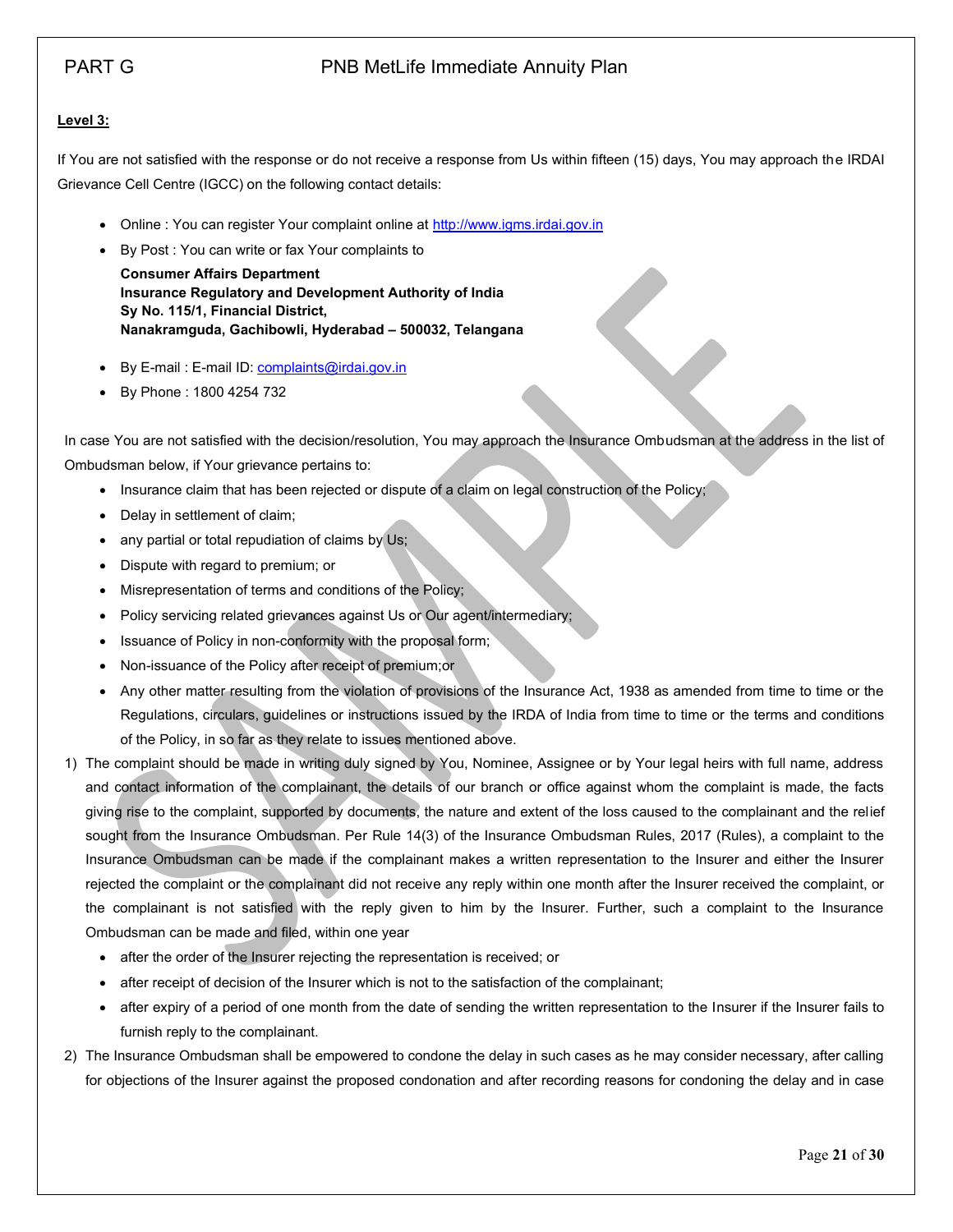the delay is condoned, the date of condonation of delay shall be deemed to be the date of filing of the complaint, for further proceedings under these Rules.

3) No complaint before the Insurance Ombudsman shall be maintainable on the same subject matter on which proceedings are pending before or disposed of by any court or consumer forum or arbitrator.

### <span id="page-21-0"></span>**7.1 List of Insurance Ombudsman**

| SR.<br>No. | <b>Office Details</b>                                                                                                                                                                                                                                                       | <b>Jurisdiction of Office</b><br><b>Union Territory, District)</b> |
|------------|-----------------------------------------------------------------------------------------------------------------------------------------------------------------------------------------------------------------------------------------------------------------------------|--------------------------------------------------------------------|
| 1          | <b>AHMEDABAD -</b><br>Office of the Insurance Ombudsman,<br>Jeevan Prakash Building, 6th floor,<br>Tilak Marg, Relief Road,<br>Ahmedabad - 380 001.<br>Tel.: 079 - 25501201/02/05/06<br>Email: bimalokpal.ahmedabad@ecoi.co.in                                              | Gujarat,<br>Dadra & Nagar Haveli,<br>Daman and Diu.                |
| 2          | <b>BENGALURU -</b><br>Office of the Insurance Ombudsman,<br>Jeevan Soudha Building, PID No. 57-27-N-19<br>Ground Floor, 19/19, 24th Main Road,<br>JP Nagar, Ist Phase,<br>Bengaluru - 560 078.<br>Tel.: 080 - 26652048 / 26652049<br>Email: bimalokpal.bengaluru@ecoi.co.in | Karnataka.                                                         |
| 3          | <b>BHOPAL -</b><br>Office of the Insurance Ombudsman,<br>Janak Vihar Complex, 2nd Floor,<br>6, Malviya Nagar, Opp. Airtel Office,<br>Near New Market,<br>Bhopal - 462 003.<br>Tel.: 0755 - 2769201 / 2769202<br>Fax: 0755 - 2769203<br>Email: bimalokpal.bhopal@ecoi.co.in  | Madhya Pradesh<br>Chattisgarh.                                     |
| 4          | <b>BHUBANESHWAR-</b><br>Office of the Insurance Ombudsman,<br>62, Forest park,<br>Bhubneshwar - 751 009.                                                                                                                                                                    | Orissa.                                                            |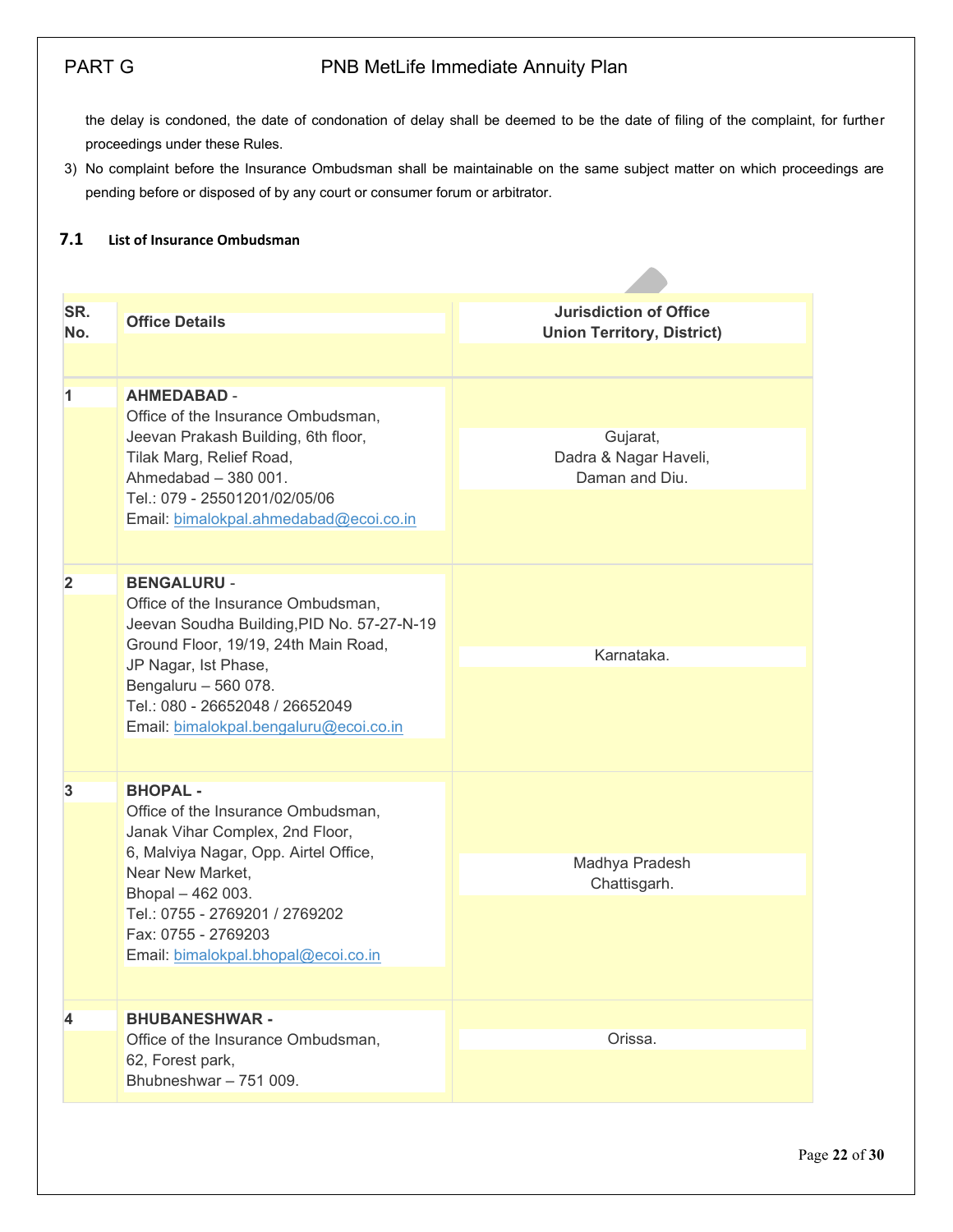| SR.<br>No. | <b>Office Details</b>                                                                                                                                                                                                                                             | <b>Jurisdiction of Office</b><br><b>Union Territory, District)</b>                          |
|------------|-------------------------------------------------------------------------------------------------------------------------------------------------------------------------------------------------------------------------------------------------------------------|---------------------------------------------------------------------------------------------|
|            | Tel.: 0674 - 2596461 /2596455<br>Fax: 0674 - 2596429<br>Email: bimalokpal.bhubaneswar@ecoi.co.in                                                                                                                                                                  |                                                                                             |
| 5          | <b>CHANDIGARH -</b><br>Office of the Insurance Ombudsman,<br>S.C.O. No. 101, 102 & 103, 2nd Floor,<br>Batra Building, Sector 17 - D,<br>Chandigarh - 160 017.<br>Tel.: 0172 - 2706196 / 2706468<br>Fax: 0172 - 2708274<br>Email: bimalokpal.chandigarh@ecoi.co.in | Punjab,<br>Haryana,<br>Himachal Pradesh,<br>Jammu & Kashmir,<br>Chandigarh.                 |
| 6          | <b>CHENNAI-</b><br>Office of the Insurance Ombudsman,<br>Fatima Akhtar Court, 4th Floor, 453,<br>Anna Salai, Teynampet,<br>CHENNAI - 600 018.<br>Tel.: 044 - 24333668 / 24335284<br>Fax: 044 - 24333664<br>Email: bimalokpal.chennai@ecoi.co.in                   | Tamil Nadu,<br>Pondicherry Town and<br>Karaikal (which are part of Pondicherry).            |
| 7          | <b>DELHI-</b><br>Office of the Insurance Ombudsman,<br>2/2 A, Universal Insurance Building<br>Asaf Ali Road,<br>New Delhi - 110 002.<br>Tel.: 011 - 23232481/23213504<br>Email: bimalokpal.delhi@ecoi.co.in                                                       | Delhi.                                                                                      |
| 8          | <b>GUWAHATI -</b><br>Office of the Insurance Ombudsman,<br>Jeevan Nivesh, 5th Floor,<br>Nr. Panbazar over bridge, S.S. Road,<br>Guwahati - 781001(ASSAM).<br>Tel.: 0361 - 2632204 / 2602205<br>Email: bimalokpal.guwahati@ecoi.co.in                              | Assam,<br>Meghalaya,<br>Manipur,<br>Mizoram,<br>Arunachal Pradesh,<br>Nagaland and Tripura. |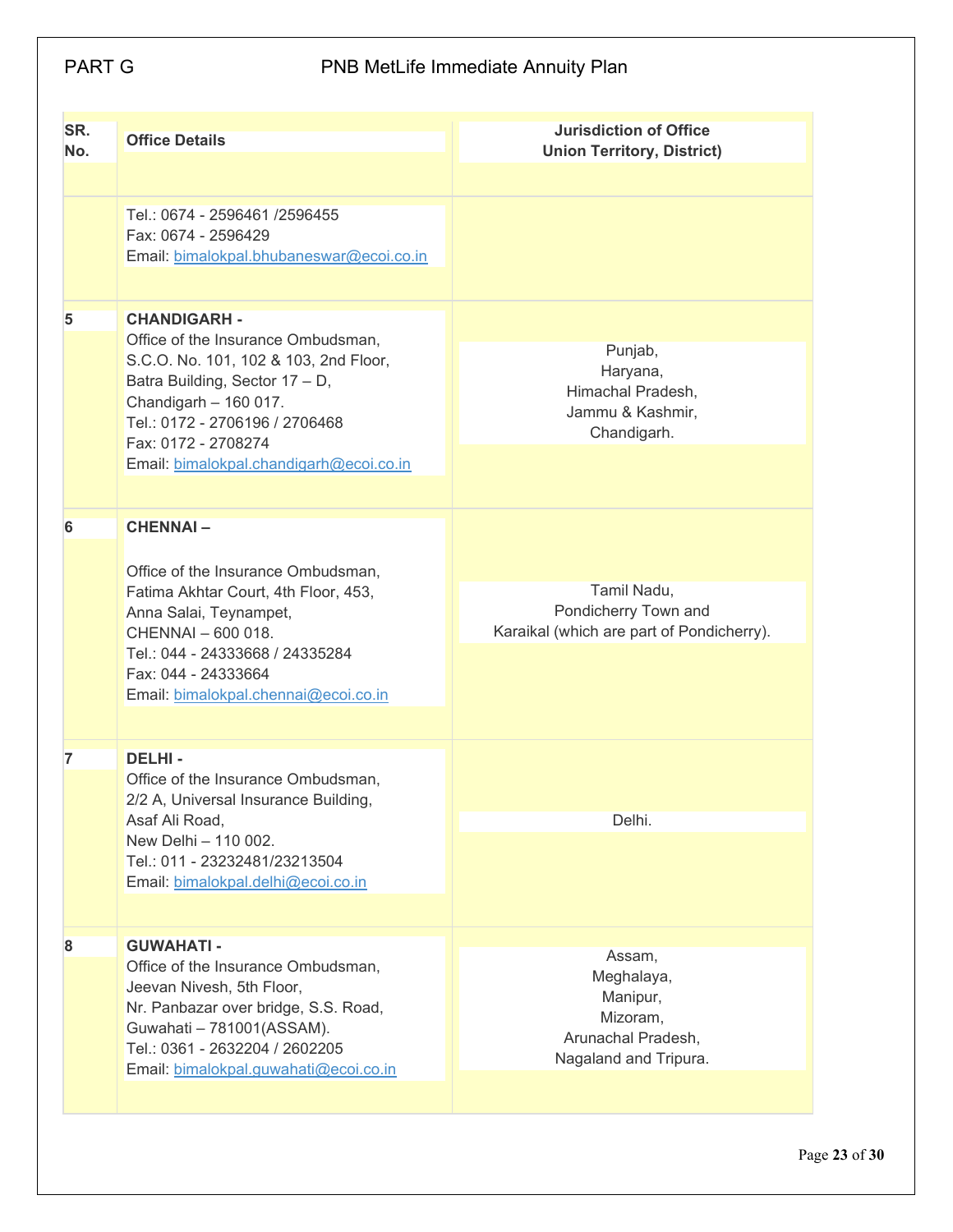| SR.<br>No. | <b>Office Details</b>                                                                                                                                                                                                                                                                         | <b>Jurisdiction of Office</b><br><b>Union Territory, District)</b>                                                                                                   |
|------------|-----------------------------------------------------------------------------------------------------------------------------------------------------------------------------------------------------------------------------------------------------------------------------------------------|----------------------------------------------------------------------------------------------------------------------------------------------------------------------|
| 9          | <b>HYDERABAD -</b><br>Office of the Insurance Ombudsman,<br>6-2-46, 1st floor, "Moin Court",<br>Lane Opp. Saleem Function Palace,<br>A. C. Guards, Lakdi-Ka-Pool,<br>Hyderabad - 500 004.<br>Tel.: 040 - 67504123 / 23312122<br>Fax: 040 - 23376599<br>Email: bimalokpal.hyderabad@ecoi.co.in | Andhra Pradesh,<br>Telangana,<br>Yanam and<br>part of Territory of Pondicherry.                                                                                      |
| 10         | <b>JAIPUR -</b>                                                                                                                                                                                                                                                                               |                                                                                                                                                                      |
|            | Office of the Insurance Ombudsman,<br>Jeevan Nidhi - Il Bldg., Gr. Floor,<br>Bhawani Singh Marg,<br>Jaipur - 302 005.<br>Tel.: 0141 - 2740363<br>Email: Bimalokpal.jaipur@ecoi.co.in                                                                                                          | Rajasthan.                                                                                                                                                           |
| 11         | <b>ERNAKULAM -</b><br>Office of the Insurance Ombudsman,<br>2nd Floor, Pulinat Bldg.,<br>Opp. Cochin Shipyard, M. G. Road,<br>Ernakulam - 682 015.<br>Tel.: 0484 - 2358759 / 2359338<br>Fax: 0484 - 2359336<br>Email: bimalokpal.ernakulam@ecoi.co.in                                         | Kerala,<br>Lakshadweep,<br>Mahe-a part of Pondicherry.                                                                                                               |
| 12         | <b>KOLKATA -</b><br>Office of the Insurance Ombudsman,<br>Hindustan Bldg. Annexe, 4th Floor,<br>4, C.R. Avenue,<br>KOLKATA - 700 072.<br>Tel.: 033 - 22124339 / 22124340<br>Fax: 033 - 22124341<br>Email: bimalokpal.kolkata@ecoi.co.in                                                       | West Bengal,<br>Sikkim,<br>Andaman & Nicobar Islands.                                                                                                                |
| 13         | <b>LUCKNOW-</b><br>Office of the Insurance Ombudsman,<br>6th Floor, Jeevan Bhawan, Phase-II,                                                                                                                                                                                                  | Districts of Uttar Pradesh:<br>Laitpur, Jhansi, Mahoba, Hamirpur, Banda,<br>Chitrakoot, Allahabad, Mirzapur, Sonbhabdra,<br>Fatehpur, Pratapgarh, Jaunpur, Varanasi, |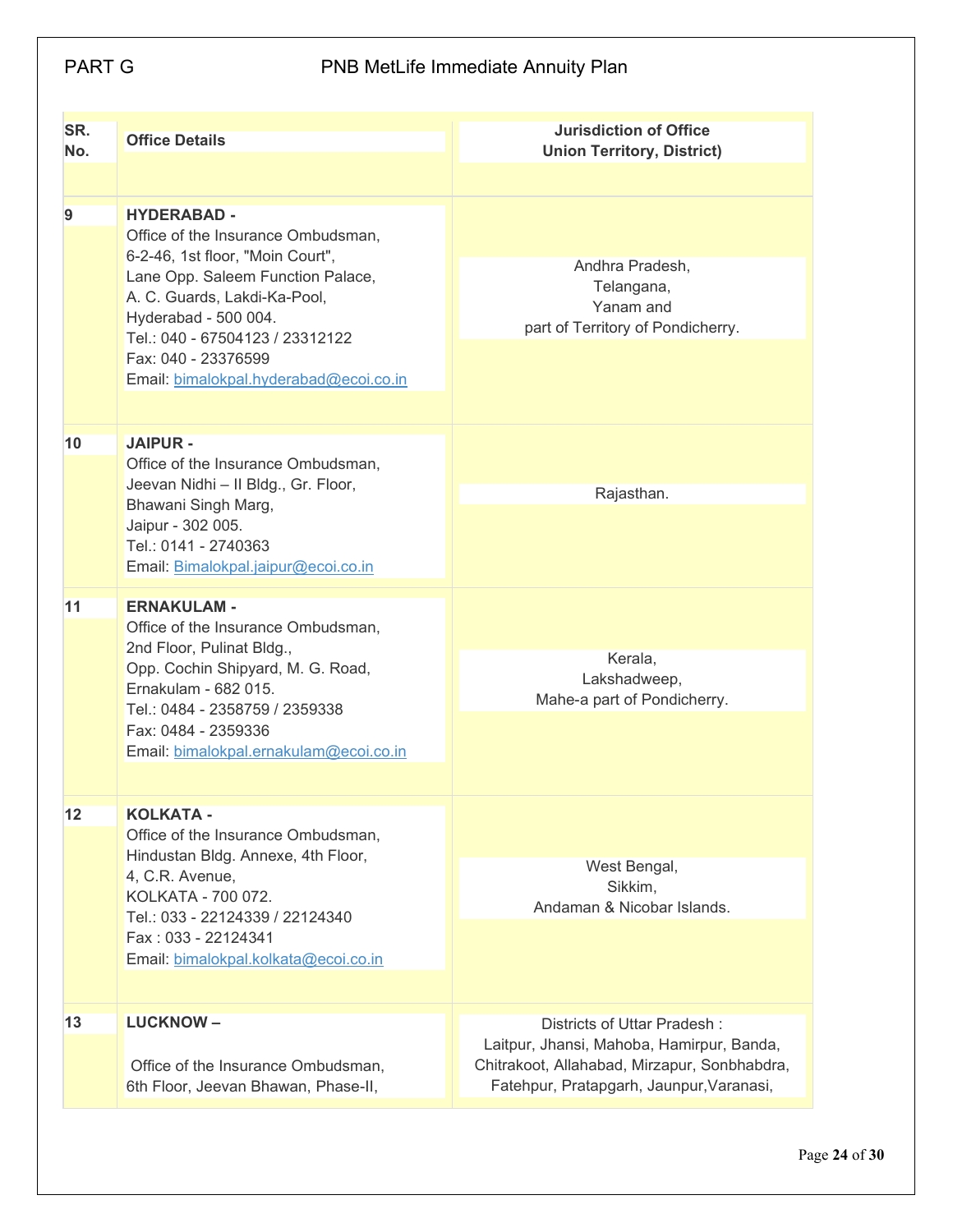| SR.<br>No. | <b>Office Details</b>                                                                                                                                                                                                                                       | <b>Jurisdiction of Office</b><br><b>Union Territory, District)</b>                                                                                                                                                                                                                                                                                                                                                          |
|------------|-------------------------------------------------------------------------------------------------------------------------------------------------------------------------------------------------------------------------------------------------------------|-----------------------------------------------------------------------------------------------------------------------------------------------------------------------------------------------------------------------------------------------------------------------------------------------------------------------------------------------------------------------------------------------------------------------------|
|            |                                                                                                                                                                                                                                                             |                                                                                                                                                                                                                                                                                                                                                                                                                             |
|            | Nawal Kishore Road, Hazratganj,<br>Lucknow - 226 001.<br>Tel.: 0522 - 2231330 / 2231331<br>Fax: 0522 - 2231310<br>Email: bimalokpal.lucknow@ecoi.co.in                                                                                                      | Gazipur, Jalaun, Kanpur, Lucknow, Unnao,<br>Sitapur, Lakhimpur, Bahraich, Barabanki,<br>Raebareli, Sravasti, Gonda, Faizabad, Amethi,<br>Kaushambi, Balrampur, Basti, Ambedkarnagar,<br>Sultanpur, Maharajgang, Santkabirnagar,<br>Azamgarh, Kushinagar, Gorkhpur, Deoria, Mau,<br>Ghazipur, 14Chandauli, Ballia, Sidharathnagar.                                                                                           |
| 14         | <b>MUMBAI-</b>                                                                                                                                                                                                                                              |                                                                                                                                                                                                                                                                                                                                                                                                                             |
|            | Office of the Insurance Ombudsman,<br>3rd Floor, Jeevan Seva Annexe,<br>S. V. Road, Santacruz (W),<br>Mumbai - 400 054.<br>Tel.: 022 - 26106552 / 26106960<br>Fax: 022 - 26106052<br>Email: bimalokpal.mumbai@ecoi.co.in                                    | Goa,<br>Mumbai Metropolitan Region<br>excluding Navi Mumbai & Thane.                                                                                                                                                                                                                                                                                                                                                        |
|            |                                                                                                                                                                                                                                                             |                                                                                                                                                                                                                                                                                                                                                                                                                             |
| 15         | <b>NOIDA -</b><br>Office of the Insurance Ombudsman,<br>Bhagwan Sahai Palace<br>4th Floor, Main Road,<br>Naya Bans, Sector 15,<br>Distt: Gautam Buddh Nagar,<br>U.P-201301.<br>Tel.: 0120-2514250 / 2514252 / 2514253<br>Email: bimalokpal.noida@ecoi.co.in | State of Uttaranchal and the following Districts of<br>Uttar Pradesh:<br>Agra, Aligarh, Bagpat, Bareilly, Bijnor, Budaun,<br>Bulandshehar, Etah, Kanooj, Mainpuri, Mathura,<br>Meerut, Moradabad, Muzaffarnagar, Oraiyya,<br>Pilibhit, Etawah, Farrukhabad, Firozbad,<br>Gautambodhanagar, Ghaziabad, Hardoi,<br>Shahjahanpur, Hapur, Shamli, Rampur,<br>Kashganj, Sambhal, Amroha, Hathras,<br>Kanshiramnagar, Saharanpur. |
|            |                                                                                                                                                                                                                                                             |                                                                                                                                                                                                                                                                                                                                                                                                                             |
| 16         | <b>PATNA -</b><br>Office of the Insurance Ombudsman,<br>1st Floor, Kalpana Arcade Building,,<br>Bazar Samiti Road,<br>Bahadurpur,<br>Patna 800 006.<br>Tel.: 0612-2680952<br>Email: bimalokpal.patna@ecoi.co.in                                             | Bihar,<br>Jharkhand.                                                                                                                                                                                                                                                                                                                                                                                                        |
| 17         | <b>PUNE -</b><br>Office of the Insurance Ombudsman,                                                                                                                                                                                                         | Maharashtra,<br>Area of Navi Mumbai and Thane                                                                                                                                                                                                                                                                                                                                                                               |
|            |                                                                                                                                                                                                                                                             |                                                                                                                                                                                                                                                                                                                                                                                                                             |

Page **25** of **30**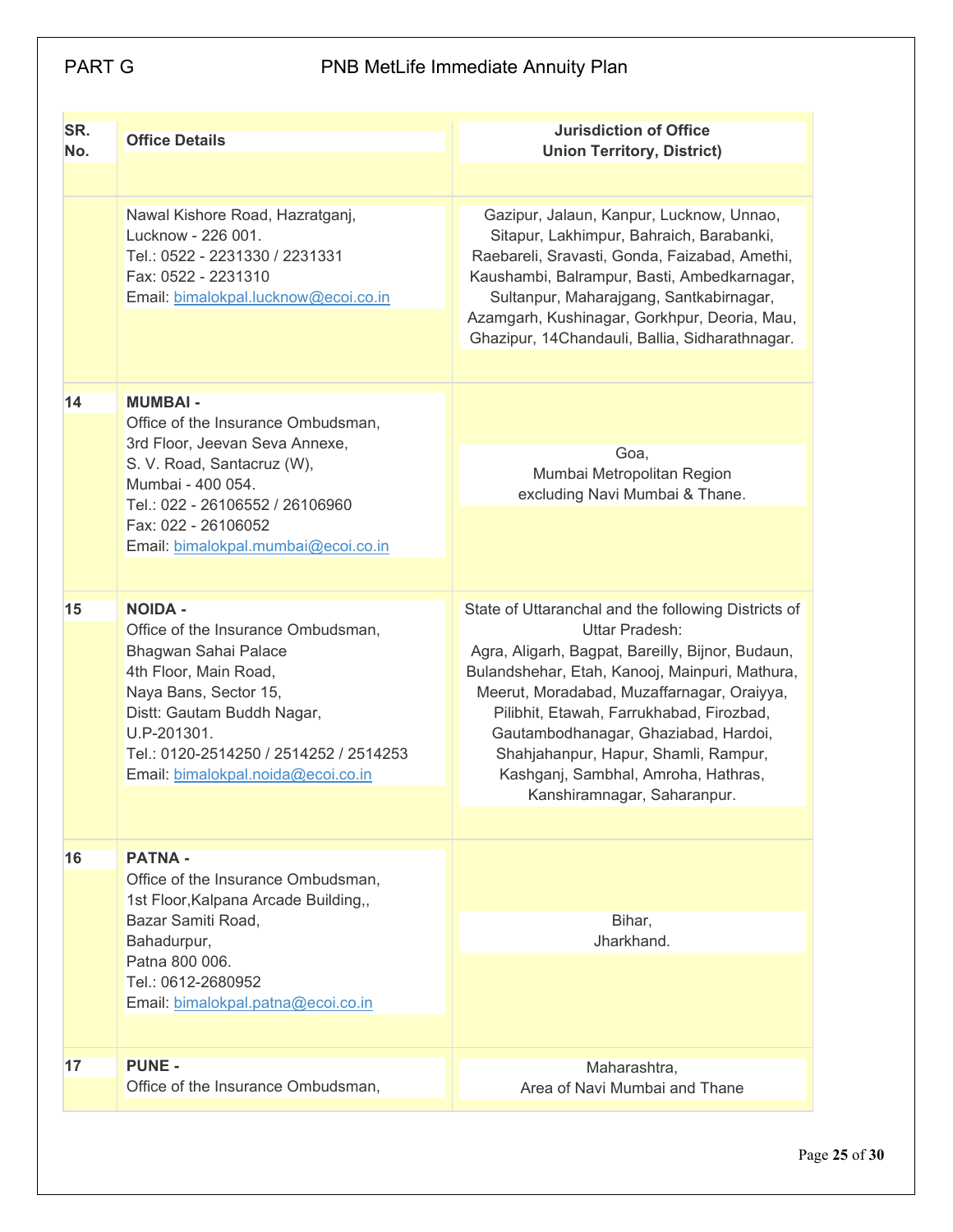| SR.<br>No. | <b>Office Details</b>                                                                                                                                                          | Jurisdiction of Office<br>Union Territory, District) |
|------------|--------------------------------------------------------------------------------------------------------------------------------------------------------------------------------|------------------------------------------------------|
|            | Jeevan Darshan Bldg., 3rd Floor,<br>C.T.S. No.s. 195 to 198,<br>N.C. Kelkar Road, Narayan Peth,<br>Pune $-411$ 030.<br>Tel.: 020-41312555<br>Email: bimalokpal.pune@ecoi.co.in | excluding Mumbai Metropolitan Region.                |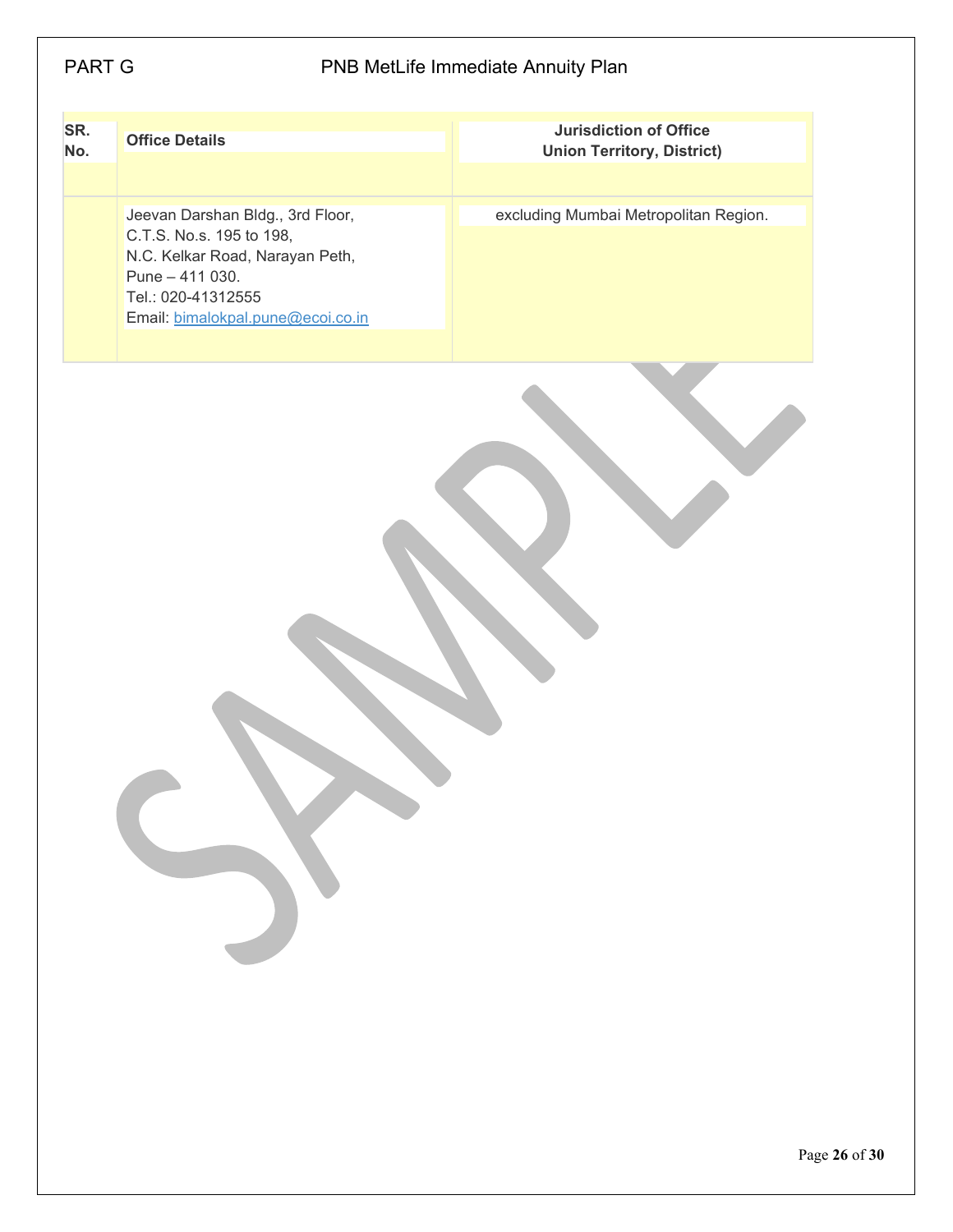#### **Annexure A**

#### **Assignment as per Section 38 of Insurance Act 1938 as amended from time to time**

(1) A transfer or assignment of a policy of insurance, wholly or in part, whether with or without consideration, may be made only by an endorsement upon the policy itself or by a separate instrument, signed in either case by the transferor or by the assignor or his duly authorised agent and attested by at least one witness, specifically setting forth the fact of transfer or assignment and the reasons thereof, the antecedents of the assignee and the terms on which the assignment is made.

(2) An insurer may, accept the transfer or assignment, or decline to act upon any endorsement made under sub-section (1), where it has sufficient reason to believe that such transfer or assignment is not bona fide or is not in the interest of the policyholder or in public interest or is for the purpose of trading of insurance policy.

(3) The insurer shall, before refusing to act upon the endorsement, record in writing the reasons for such refusal and communicate the same to the policyholder not later than thirty days from the date of the policyholder giving notice of such transfer or assignment.

(4) Any person aggrieved by the decision of an insurer to decline to act upon such transfer or assignment may within a period of thirty days from the date of receipt of the communication from the insurer containing reasons for such refusal, prefer a claim to the Authority.

(5) Subject to the provisions in sub-section (2), the transfer or assignment shall be complete and effectual upon the execution of such endorsement or instrument duly attested but except, where the transfer or assignment is in favour of the insurer, shall not be operative as against an insurer, and shall not confer upon the transferee or assignee, or his legal representative, any right to sue for the amount of such policy or the moneys secured thereby until a notice in writing of the transfer or assignment and either the said endorsement or instrument itself or a copy thereof certified to be correct by both transferor and transferee or their duly authorised agents have been delivered to the insurer: Provided that where the insurer maintains one or more places of business in India, such notice shall be delivered only at the place where the policy is being serviced.

(6) The date on which the notice referred to in sub-section (5) is delivered to the insurer shall regulate the priority of all claims under a transfer or assignment as between persons interested in the policy; and where there is more than one instrument of transfer or assignment the priority of the claims under such instruments shall be governed by the order in which the notices referred to in subsection (5) are delivered: Provided that if any dispute as to priority of payment arises as between assignees, the dispute shall be referred to the Authority.

(7) Upon the receipt of the notice referred to in sub-section (5), the insurer shall record the fact of such transfer or assignment together with the date thereof and the name of the transferee or the assignee and shall, on the request of the person by whom the notice was given, or of the transferee or assignee, on payment of such fee as may be specified by the regulations, grant a written acknowledgement of the receipt of such notice; and any such acknowledgement shall be conclusive evidence against the insurer that he has duly received the notice to which such acknowledgement relates.

(8) Subject to the terms and conditions of the transfer or assignment, the insurer shall, from the date of the receipt of the notice referred to in sub-section (5), recognise the transferee or assignee named in the notice as the absolute transferee or assignee entitled to benefit under the policy, and such person shall be subject to all liabilities and equities to which the transferor or assignor was subject at the date of the transfer or assignment and may institute any proceedings in relation to the policy, obtain a loan under the policy or surrender the policy without obtaining the consent of the transferor or assignor or making him a party to such proceedings.

Explanation.—Except where the endorsement referred to in sub-section (1) expressly indicates that the assignment or transfer is conditional in terms of subsection (10) hereunder, every assignment or transfer shall be deemed to be an absolute assignment or transfer and the assignee or transferee, as the case may be, shall be deemed to be the absolute assignee or transferee respectively.

(9) Any rights and remedies of an assignee or transferee of a policy of life insurance under an assignment or transfer effected prior to the commencement of the Insurance Laws (Amendment) Act, 2015 shall not be affected by the provisions of this section.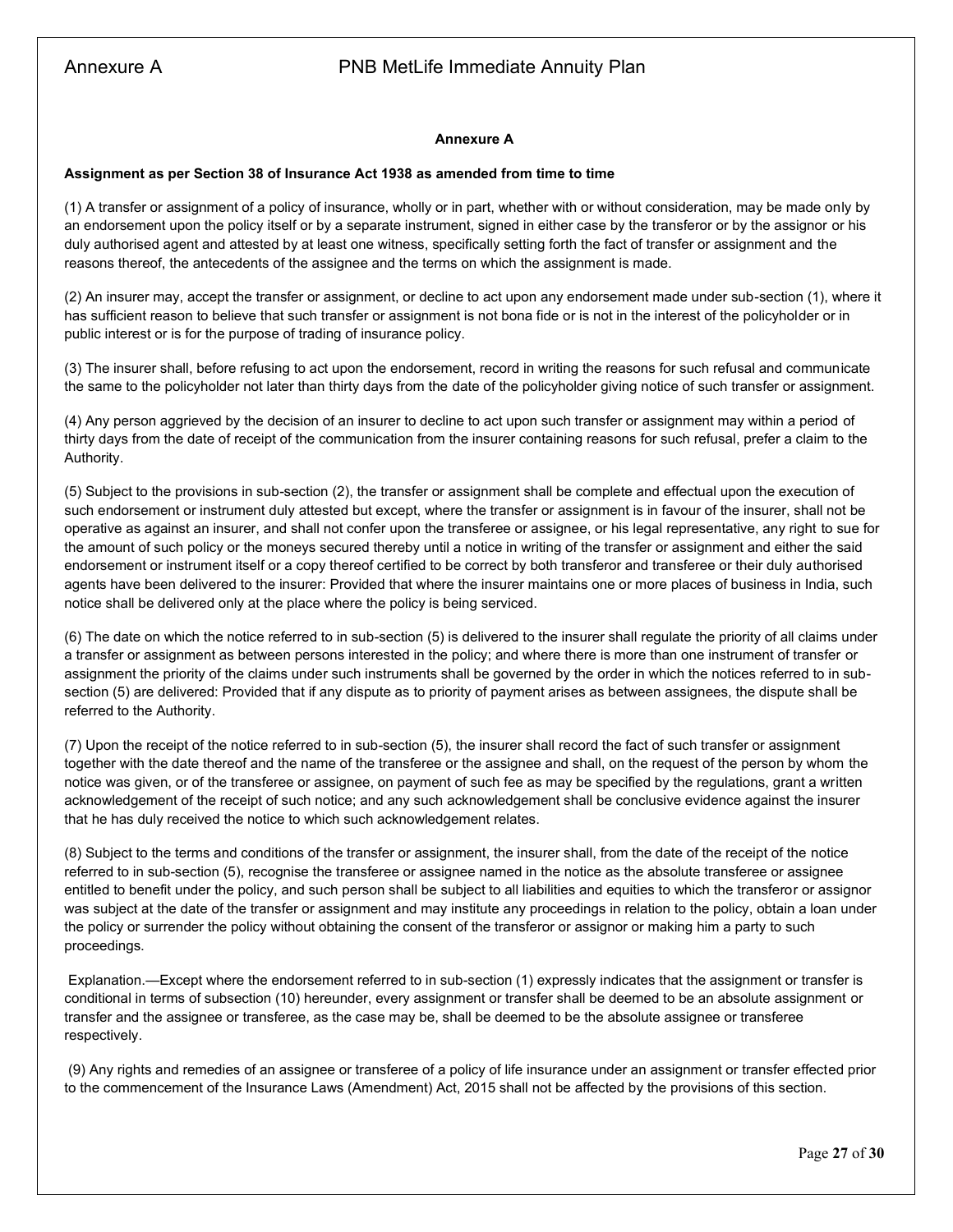(10) Notwithstanding any law or custom having the force of law to the contrary, an assignment in favour of a person made upon the condition that—

(a) the proceeds under the policy shall become payable to the policyholder or the nominee or nominees in the event of either the assignee or transferee predeceasing the insured; or

(b) the insured surviving the term of the policy, shall be valid: Provided that a conditional assignee shall not be entitled to obtain a loan on the policy or surrender a policy.

(11) In the case of the partial assignment or transfer of a policy of insurance under sub-section (1), the liability of the insurer shall be limited to the amount secured by partial assignment or transfer and such policyholder shall not be entitled to further assign or transfer the residual amount payable under the same policy.

#### **Nomination as per Section 39 of Insurance Act 1938 as amended from time to time**

(1) The holder of a policy of life insurance on his own life may, when effecting the policy or at any time before the policy matures for payment, nominate the person or persons to whom the money secured by the policy shall be paid in the event of his death: Provided that, where any nominee is a minor, it shall be lawful for the policyholder to appoint any person in the manner laid down by the insurer, to receive the money secured by the policy in the event of his death during the minority of the nominee.

(2) Any such nomination in order to be effectual shall, unless it is incorporated in the text of the policy itself, be made by an endorsement on the policy communicated to the insurer and registered by him in the records relating to the policy and any such nomination may at any time before the policy matures for payment be cancelled or changed by an endorsement or a further endorsement or a will, as the case may be, but unless notice in writing of any such cancellation or change has been delivered to the insurer, the insurer shall not be liable for any payment under the policy made bona fide by him to a nominee mentioned in the text of the policy or registered in records of the insurer. (3) The insurer shall furnish to the policyholder a written acknowledgement of having registered a nomination or a cancellation or change thereof, and may charge such fee as may be specified by regulations for registering such cancellation or change.

(4) A transfer or assignment of a policy made in accordance with section 38 shall automatically cancel a nomination:

Provided that the assignment of a policy to the insurer who bears the risk on the policy at the time of the assignment, in consideration of a loan granted by that insurer on the security of the policy within its surrender value, or its reassignment on repayment of the loan shall not cancel a nomination, but shall affect the rights of the nominee only to the extent of the insurer's interest in the policy:

Provided further that the transfer or assignment of a policy, whether wholly or in part, in consideration of a loan advanced by the transferee or assignee to the policyholder, shall not cancel the nomination but shall affect the rights of the nominee only to the extent of the interest of the transferee or assignee, as the case may be, in the policy:

Provided also that the nomination, which has been automatically cancelled consequent upon the transfer or assignment, the same nomination shall stand automatically revived when the policy is reassigned by the assignee or retransferred by the transferee in favour of the policyholder on repayment of loan other than on a security of policy to the insurer.

(5) Where the policy matures for payment during the lifetime of the person whose life is insured or where the nominee or, if there are more nominees than one, all the nominees die before the policy matures for payment, the amount secured by the policy shall be payable to the policyholder or his heirs or legal representatives or the holder of a succession certificate, as the case may be.

(6) Where the nominee or if there are more nominees than one, a nominee or nominees survive the person whose life is insured, the amount secured by the policy shall be payable to such survivor or survivors.

(7) Subject to the other provisions of this section, where the holder of a policy of insurance on his own life nominates his parents, or his spouse, or his children, or his spouse and children, or any of them, the nominee or nominees shall be beneficially entitled to the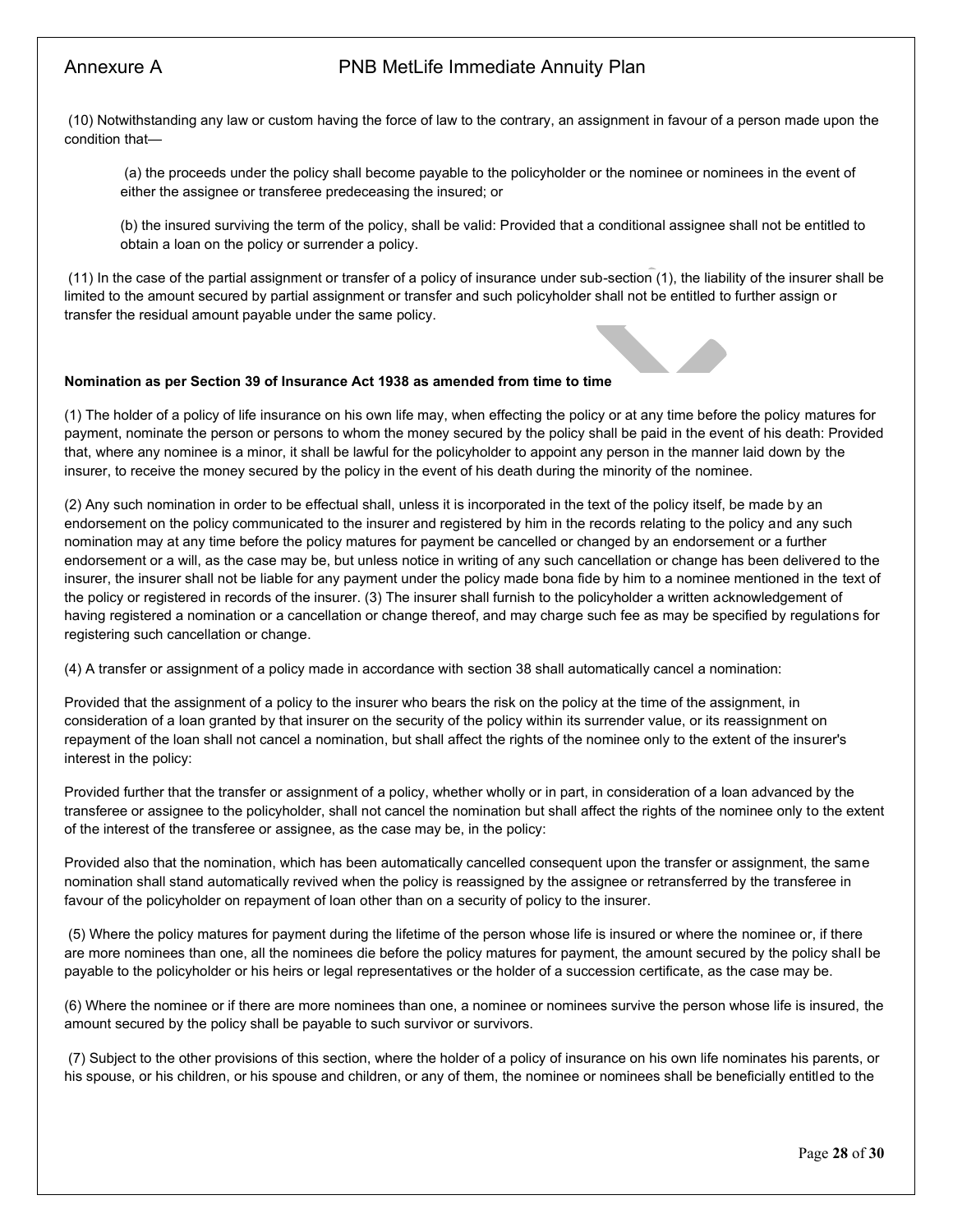amount payable by the insurer to him or them under sub-section (6) unless it is proved that the holder of the policy, having regard to the nature of his title to the policy, could not have conferred any such beneficial title on the nominee.

(8) Subject as aforesaid, where the nominee, or if there are more nominees than one, a nominee or nominees, to whom sub-section (7) applies, die after the person whose life is insured but before the amount secured by the policy is paid, the amount secured by the policy, or so much of the amount secured by the policy as represents the share of the nominee or nominees so dying (as the case may be), shall be payable to the heirs or legal representatives of the nominee or nominees or the holder of a succession certificate, as the case may be, and they shall be beneficially entitled to such amount.

(9) Nothing in sub-sections (7) and (8) shall operate to destroy or impede the right of any creditor to be paid out of the proceeds of any policy of life insurance.

(10) The provisions of sub-sections (7) and (8) shall apply to all policies of life insurance maturing for payment after the commencement of the Insurance Laws (Amendment) Act, 2015.

(11) Where a policyholder dies after the maturity of the policy but the proceeds and benefit of his policy has not been made to him because of his death, in such a case, his nominee shall be entitled to the proceeds and benefit of his policy.

(12) The provisions of this section shall not apply to any policy of life insurance to which section 6 of the Married Women's Property Act, 1874, applies or has at any time applied:

Provided that where a nomination made whether before or after the commencement of the Insurance Laws (Amendment) Act, 2015, in favour of the wife of the person who has insured his life or of his wife and children or any of them is expressed, whether or not on the face of the policy, as being made under this section, the said section 6 shall be deemed not to apply or not to have applied to the policy

#### **Section 45 of Insurance Act 1938 as amended from time to time**

#### **Policy not be called in question on ground of misstatement after three years.**

(1) No policy of life insurance shall be called in question on any ground whatsoever after the expiry of three years from the date of the policy, i.e., from the date of issuance of the policy or the date of commencement of risk or the date of revival of the policy or the date of the rider to the policy, whichever is later.

(2) A policy of life insurance may be called in question at any time within three years from the date of issuance of the policy or the date of commencement of risk or the date of revival of the policy or the date of the rider to the policy, whichever is later, on the ground of fraud:

Provided that the insurer shall have to communicate in writing to the insured or the legal representatives or nominees or assignees of the insured the grounds and materials on which such decision is based.

Explanation I.—For the purposes of this sub-section, the expression "fraud" means any of the following acts committed by the insured or by his agent, with intent to deceive the insurer or to induce the insurer to issue a life insurance policy:—

(a) the suggestion, as a fact of that which is not true and which the insured does not believe to be true;

(b) the active concealment of a fact by the insured having knowledge or belief of the fact;

(c) any other act fitted to deceive; and

(d) any such act or omission as the law specially declares to be fraudulent.

Explanation II.—Mere silence as to facts likely to affect the assessment of the risk by the insurer is not fraud, unless the circumstances of the case are such that regard being had to them, it is the duty of the insured or his agent keeping silence, to speak, or unless his silence is, in itself, equivalent to speak.